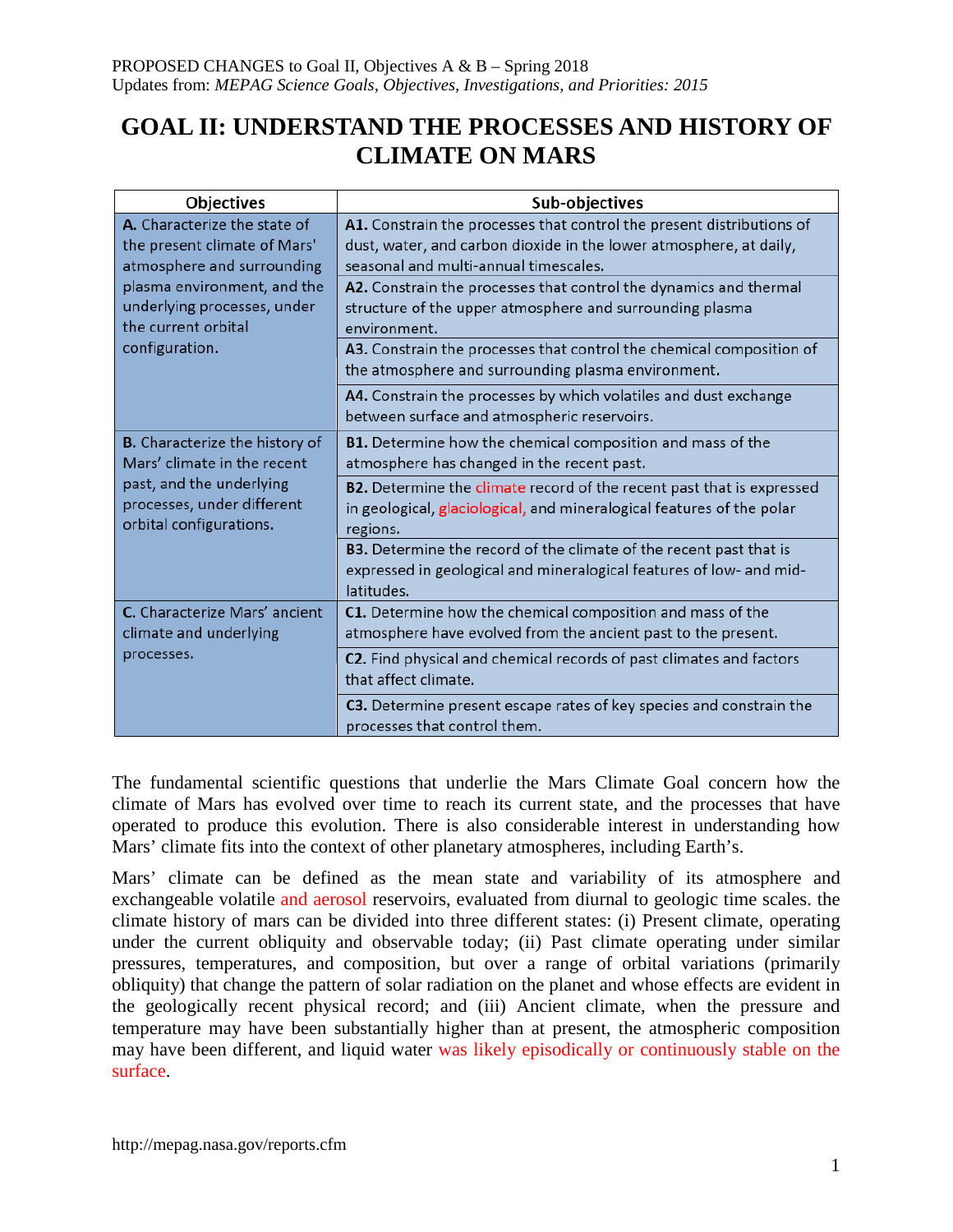# **Prioritization**

On Mars, the present holds the key to the past: a comprehensive understanding of the fundamental processes at work in the present climate is necessary to have confidence in conclusions reached about the recent past and ancient climate, when Mars may have been more habitable than today. Because many of the processes that governed the climate of the recent past are likely similar to those that are important today, an understanding of the present climate must be firmly established before an understanding of the climate of the recent past can be developed. Furthermore, since not all climate processes leave a distinctive record, it is also necessary to determine which climate processes will have left detectable signatures in the climate archives of the recent past**.** Numerical models play a critical role in interpreting the recent past and ancient climate, and it is imperative that they be validated against observations of the present climate in order to provide confidence in results for more ancient climates that are no longer directly observable.

Based on this philosophy, the Climate Goal is organized around three Objectives, each pertaining to the different climate epochs. Investigations within a Sub-objective are assigned a prioritization of high, medium, or low. This prioritization is based on subjective weighting that includes consideration of existing measurements with respect to needed measurements, relative impact of an Investigation towards achieving an Objective, and identification of Investigations with logical prerequisites. Importantly, the Investigation prioritization is only with respect to the Investigations within the parent Sub-objective. Thus, it is possible that a high priority Investigation within lower priority Objective C could be on par with or more important than a lower priority Investigation within the higher priority Objective B.

# **Objective A: Characterize the state of the present climate of Mars' atmosphere and surrounding plasma environment, and the underlying processes, under the current orbital configuration.**

Our understanding of the chemistry, dynamics, and energetics of the present Martian atmosphere forms the basis for understanding the recent past and ancient climate. The atmosphere system consists of many coupled subsystems, including surface and near-surface reservoirs of  $CO<sub>2</sub>$ ,  $H<sub>2</sub>O$ and dust; the lower atmosphere; the upper atmosphere; and the surrounding plasma environment. Each of these regions is an integral part of the interconnected atmospheric system, yet different processes dominate in different regions. Well-planned measurements of all of these regions enable characterization of the physical processes that maintain and drive the present climate of Mars. The boundary between the lower and upper atmosphere is an imprecise concept. The mesopause, around 90 km, provides a convenient choice. Below it, chemical composition is relatively stable and visible and infrared (IR) wavelengths dominate radiative heating. Above it, and particularly above the homopause around 110 km, chemical composition is more variable and ultraviolet (UV) and shorter wavelengths dominate radiative heating.

This Objective will not be achieved by observations alone. Numerical modeling of the atmosphere provides an additional, critical element to understanding atmospheric and climate processes. Models provide full dimensional and temporal context to necessarily sparse and disparate observational datasets, particularly when combined with data assimilation techniques, and models provide a virtual laboratory for testing whether observed or inferred conditions are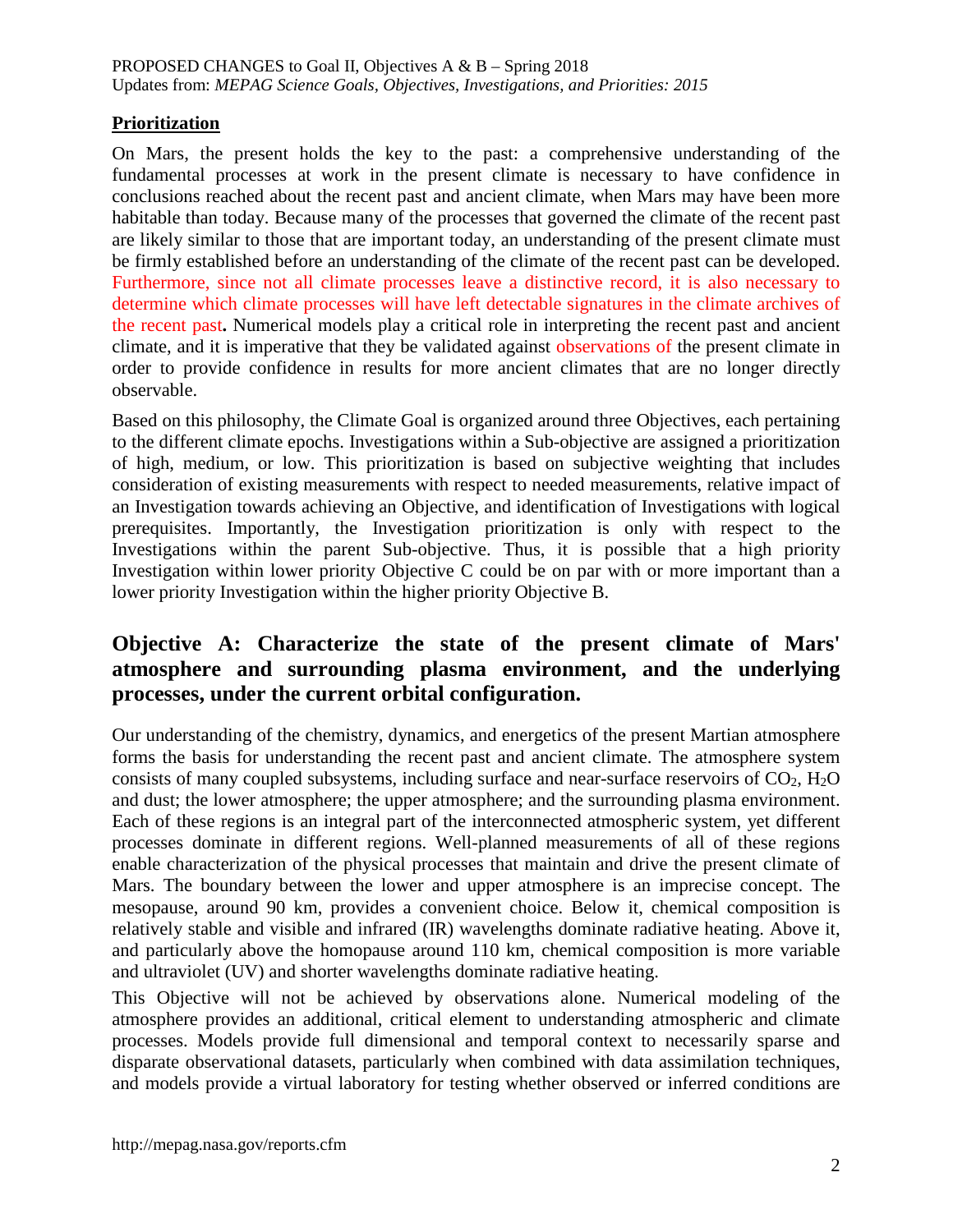consistent with proposed processes. Proper consideration of this essential modeling element should be given to any proposed experiment.

## **Sub-Objective A1: Constrain the processes that control the present distributions of dust, water, and carbon dioxide in the lower atmosphere, at daily, seasonal and multi-annual timescales.**

Knowledge of the processes controlling distributions of dust, water, and  $CO<sub>2</sub>$  may be arrived at by direct measurement of these substances, and by measurement of atmospheric state, circulation and forcings in the atmosphere. Although tremendous advances have been made towards characterizing and quantifying the atmosphere, existing measurements of the spatial and temporal distributions of dust, water and carbon dioxide, and the atmospheric state in the lower atmosphere are inadequate to achieve this Sub-objective; better diurnal coverage and better 3-D distributions are needed. A comprehensive and consistent picture of the relevant atmospheric processes will be achieved primarily through direct measurement of atmospheric forcing (e.g., radiation, turbulent fluxes), the quantities that feed into that forcing (e.g., dust and clouds), and the response of the atmosphere (e.g., temperature, pressure, winds, and volatile phase changes) to the forcing over daily, seasonal, and multi-annual timescales. As such, characterization of the thermal and dynamical state of the lower atmosphere (temperatures and winds) is a necessary, but not a sufficient, element of this Sub-Objective.

Obtaining a high quality data set from a properly accommodated weather station (i.e., one in which thermal and mechanical contamination from the spacecraft is minimal) is of highest priority. In nearly half a decade of attempts, there has yet to be an in situ weather station investigation that has successfully and simultaneously measured, without substantial spacecraft contamination or operational issues, the basic meteorological parameters of pressure, temperature, and wind. Any proposed measurement of in situ meteorological parameters should demonstrate the impact of accommodation on the fidelity of the measurements. Once high quality surface measurements of basic meteorological parameters have been acquired, measurements of quantities that have been poorly or never measured generally should be given higher priority.

In addition to a single surface station, in situ measurements can be obtained by networked landed observatories or aerial platforms (e.g., balloons, airplanes). Each of these platforms provides unique measurements helpful to a complete understanding of the climate system. Regardless of platform, in situ measurements also provide calibration and validation for complementary measurements retrieved from orbit, and provide data critical to the validation of climate and weather models. The importance of data for these purposes should be appropriately recognized and valued in any proposed experiment.

Substantial progress on this Sub-objective has been made via remote sensing, particularly from orbit. Retrievals of atmospheric temperature profiles from orbital missions have provided a good climatological record of global scale column dust, water, and ice opacity. Mars exhibits a vertical dust structure more complex than originally thought. The bulk, global thermal structure also has been captured over multiple years. Nonetheless, these orbital measurements are substantially limited in their local time coverage and over the cold poles. Due to these limitations, diurnal variations and atmospheric behavior in polar regions are poorly constrained**.** Moreover, nadir measurements generally have been limited to vertical resolutions of about a scale height, and off-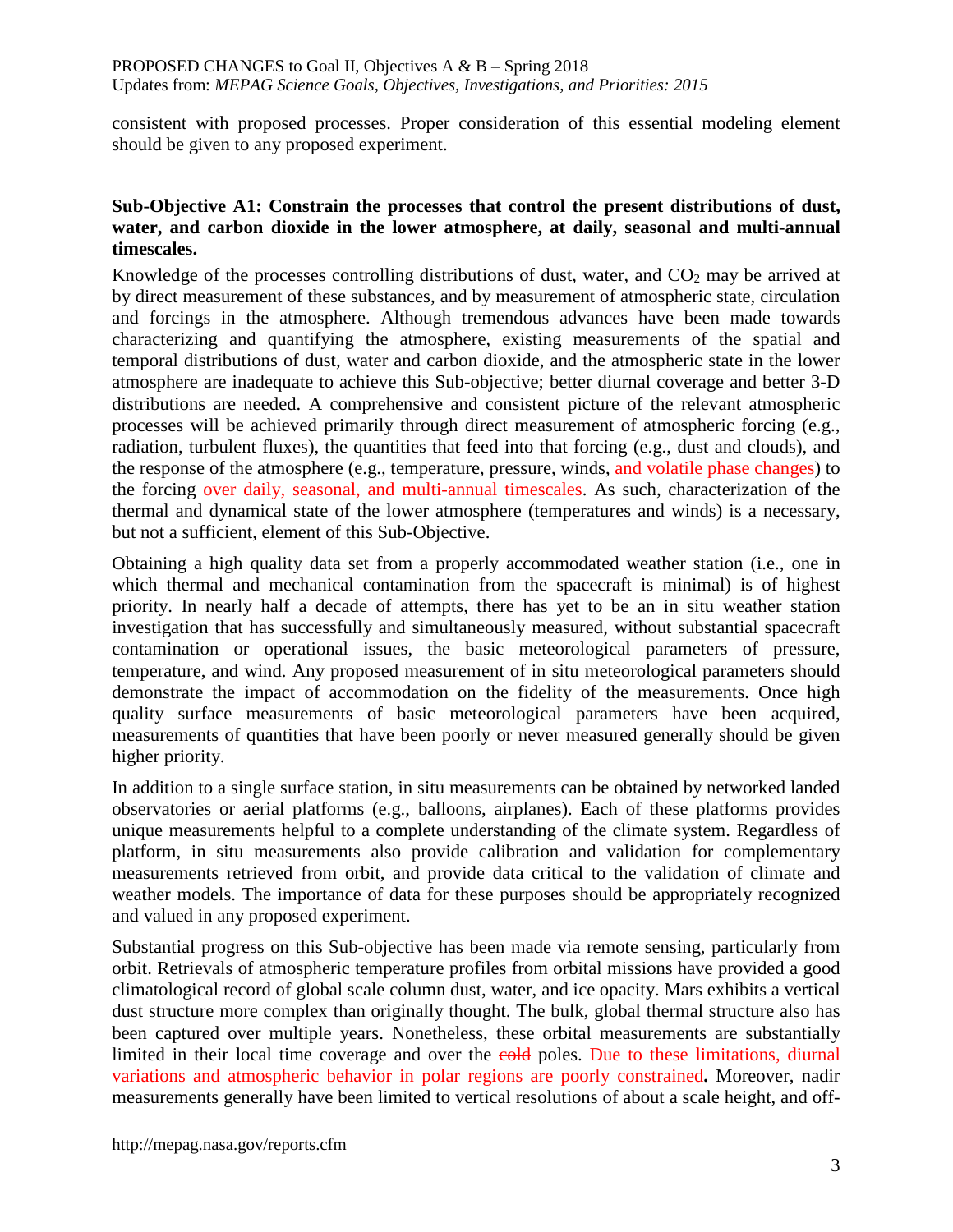nadir or limb sounding measurements generally have been limited to horizontal resolutions on the order of 200 km. Future progress will be made by acquiring greater coverage over the full diurnal cycle, and by improving the vertical resolution of temperature, dust, water vapor, and dust profiles. New measurements, such as remotely-derived winds velocity would also advance the Sub-objective. Therefore, future orbital measurements that are motivated by this Subobjective should provide new measurements (e.g., wind) or significantly improve spatial and temporal coverage and resolution beyond the existing data and ideally should span multiple Mars years. Further, the vertical resolution of profiles must be demonstrably matched to the processes or region of interest. For example, if the focus is on the daytime convective boundary layer, a profiler must provide sufficient vertical resolution to accurately quantify the very steep superadiabatic (convectively unstable) temperature gradient.

The scientific results of this Sub-objective have substantial relevance to engineering aspects of the robotic exploration of Mars. Landing spacecraft safely on the surface of Mars requires the ability to adequately predict the structure and dynamics of the atmosphere, as well as its natural variability, at the time and place of landing. Because this atmospheric knowledge must be established well in advance of landing (usually years), models that are validated and constrained by previous observations are the only tool available. Presently, the atmospheric models used to make these predictions are poorly constrained by observations, especially at the local- and lander scale. An efficient mechanism for reducing risk would be to reduce large uncertainties in atmospheric predictions by acquiring suitable observations as constraints, which would correspondingly reduce engineering margins in spacecraft design. Generally, achieving this Subobjective will significantly fill Strategic Knowledge Gaps (SKG) (P-SAG 2012) for entry, descent and landing (EDL) operations, which benefits the entire MEP, and facilitates achievement of every MEPAG Goal.

Investigation A1.1: Measure the state and variability of the lower atmosphere from turbulent scales to global scales (High Priority).

This Investigation focuses on the state or response of the atmosphere to forcing. Dust, water, and CO<sub>2</sub> distributions vary on daily, seasonal, inter-annual, and perhaps longer timescales and on all spatial scales from turbulent to global. This range of scales necessitates a range of investigational approaches:

- *Turbulent (microscale) scale: Basic measurements of pressure (p), temperature (T), wind (V), and water (RH), together with the measurement of turbulent fluxes of heat, momentum at a variety of sites at different seasons.*
- *Mesoscale: Measurement of atmospheric properties (p, T, V, RH), to quantify the role of physiographic forcing in local/regional circulations, gravity waves and tracer transport; Quantify mesoscale circulations, including slope flows, katabatic winds and convergence boundaries.*
- *Global scale: Measurement of atmospheric properties to quantify the mean, wave and instantaneous global circulation patterns, and the role of these circulations in tracer (e.g., dust/water) transport; quantify CO2 cycle and global climate change (e.g., secular pressure changes).*

Previous experiments have provided some, but not all, of the data central to this Investigation, with varying degrees of success and fidelity. Wind measurements have been particularly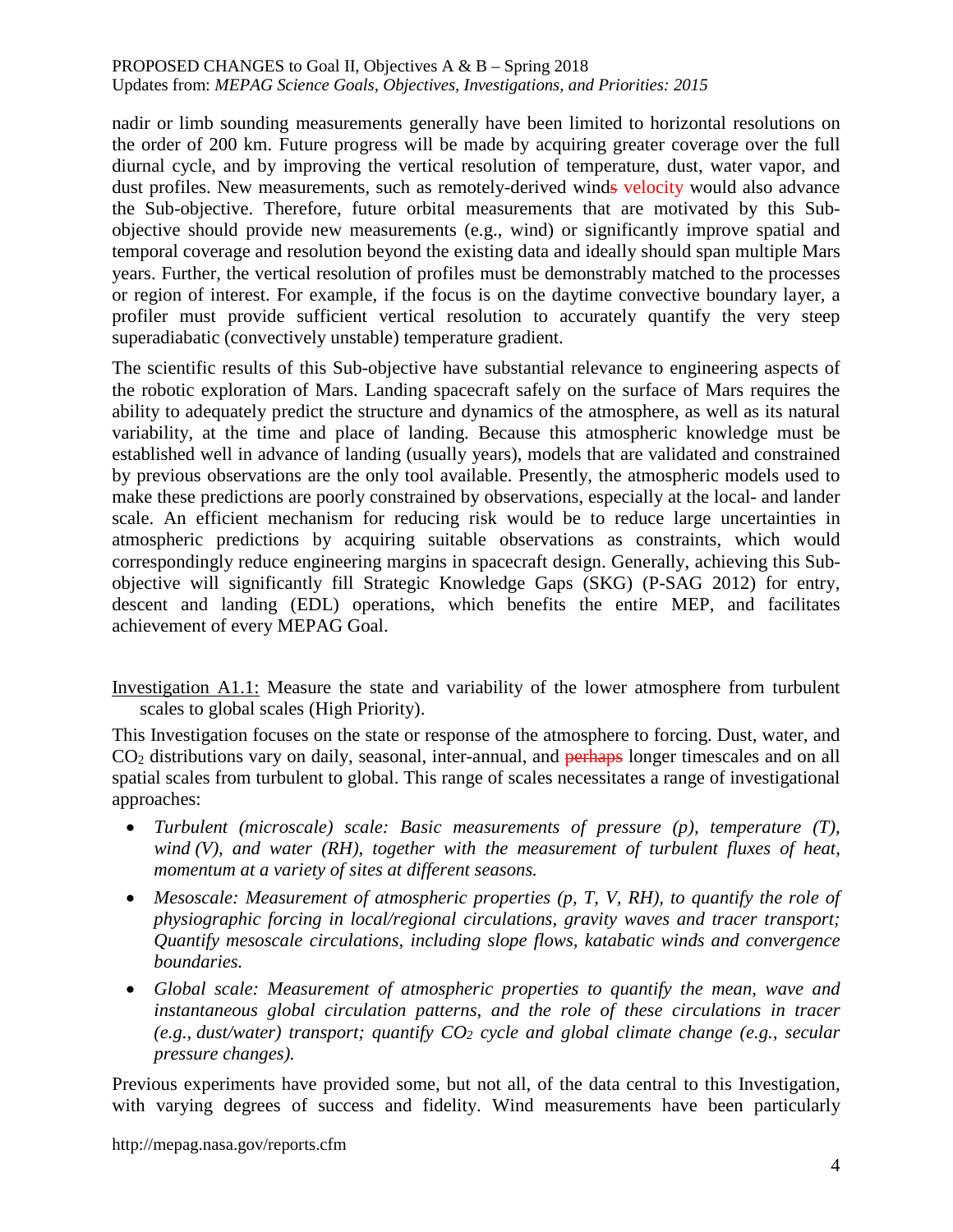troublesome, and high quality wind measurements at the surface, made simultaneously with temperature and pressure, remain a high priority. New and novel measurements generally are considered to be of higher priority than those that would duplicate or refine existing data. For example, a landed meteorological payload that measures only temperature and pressure is helpful, but the additional measurement of winds and turbulent fluxes, would be new and more likely to result in a substantial rather than incremental advance in knowledge.

Regional (mesoscale) circulations forced most strongly by topography are thought to strongly control the atmosphere near the surface and may play an important role in the transport of dust, water, and other species. Topography is also likely to trigger large amplitude gravity waves that can redistribute momentum in the vertical and produce regions that are favorable for cloud condensation. Experiments that measure fundamental parameters (e.g., p, T, V, RH) and connect these parameters to distributions of dust and water, both at the surface and in the vertical, are necessary to characterize the nature of the atmosphere at the mesoscale. Because the mesoscale environment is so strongly coupled to topography, measurements at locations that represent the full diversity of Martian geography and topography are required (e.g., plains vs. craters vs. valleys).

Meteorological observations gathered on daily- to decade-long timescales establish the magnitude of inter-annual variability, characterize larger-scale circulations (e.g., baroclinic eddies and the thermal tide), and aid in the determination of the magnitude of any long-term trends in the present climate system. Specifically, these measurements provide a means to characterize the annual variations and cycling of volatiles, condensates, and dust. The annual polar condensation and sublimation cycle causes  $\sim$ 1/3 of the current atmospheric mass to transfer between the surface and the atmosphere. This annual cycle drives both global and regional transport processes. Measurement of noncondensable tracers (e.g.,  $N_2$ , Ar, CO) can also provide important information on the global transport and cycling of mass. These observations of the present climate would also assist in identifying the causes of the north/south asymmetry in the nature of the polar caps, and the physical characteristics of the layered deposits, which are important for studies of the climate of the recent past.

At all scales, better diurnal coverage is needed in order to capture ephemeral phenomena, as well as systems (such as dust storms) that evolve over timescales of less than a day.

Investigation A1.2: Characterize dust and other aerosols, water vapor and carbon dioxide and their clouds in the lower atmosphere (High Priority).

Dust and clouds  $(H_2O \text{ and } CO_2)$  are strong, radiatively active constituents of the atmosphere, and their distribution is tied directly to transport processes. Previous and ongoing measurements from orbit have provided a multi-year climatology of column dust, water vapor and clouds, although the record is problematic over the poles and is based on a narrow window of local times. Spatial and temporal variations in the vertical distribution are less well characterized. Orbital observations demonstrate that the vertical distribution of dust can be complex in space and time and the processes leading to the complex distributions are uncertain. Vertical water vapor distributions are relatively unknown, but probably exhibit similar complex structures. Moreover, the radiative forcing from dust, ices, and water vapor depends not only on their vertical distributions, but also their optical properties. Knowing the distribution of aerosols (H<sub>2</sub>O and CO2) and vapor is still not enough. The radiative forcing is a function of the optical properties in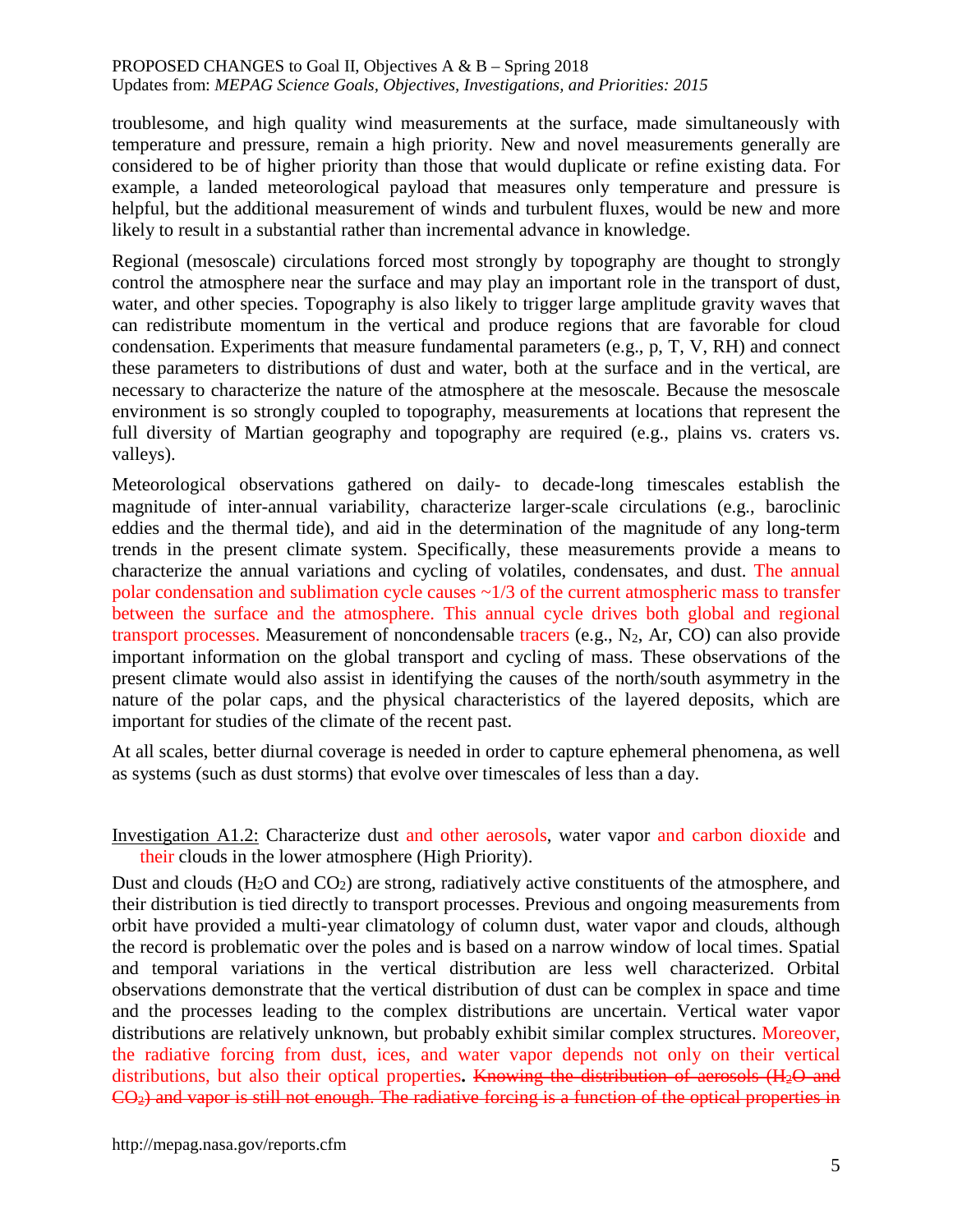addition to the distribution. Characterization of dust, water vapor, and clouds may be decomposed into four areas:

- *Vertical structure*
- *Physical and optical properties*
- *Spatial and temporal variations in column abundance*
- *Electrical properties of dust*

Although additional column abundance information is welcome, significantly greater knowledge gaps remain about the vertical distribution of dust and water, and how these distributions are connected to the atmospheric circulation. Similarly, the properties of atmospheric aerosols, which are critical to understanding the radiative processes, are poorly constrained. The electrical properties of dust have never been measured. This measurement has particular importance for exploration hazards (see Goal IV). It is also potentially relevant for electrochemical processes. Vertical structure and physical properties are the highest priority in this list.

Important sources and sinks for these materials exist in surface reservoirs, including polar caps and polar layered deposits. The fluxes of these materials into and out of these regions are important.

Investigation A1.3: Measure the forcings that control the dynamics and thermal structure of the lower atmosphere (High Priority).

Measurement of the forcing mechanisms of the atmosphere are largely absent from the observational record. Yet, these mechanisms are crucial to understanding atmospheric processes. The forcing mechanisms are partially determined by the state of the atmosphere (e.g., the distribution of dust), but they also simultaneously act to produce the observed state of the atmosphere. The forcing mechanisms may be investigated in three ways:

- *Surface energy balance*
- *Momentum budget*
- *Atmospheric energy budget*

Quantification of the distribution of energy inputs and outputs at the surface and into the lower atmosphere is essential to interpreting the observed behavior of the atmosphere near the surface and in the planetary boundary layer (PBL). The surface budget is comprised composed of insolation, reflected light, incoming and outgoing infrared radiation, turbulent fluxes, energy conducted to/from the surface, and possibly condensational processes. The surface energy balance is a high priority within this Investigation.

Wind/momentum measurements in the atmosphere other than at the surface are completely absent. This is a major hindrance to achieving this Investigation and the Sub-objective. To date**,**  the atmospheric momentum fields have been diagnosed from the thermal structure assuming dynamical balance. However, the diagnostics are extremely sensitive to the temperature field, and the technique completely fails in the tropics. Numerical models attempt to characterize the momentum fields, but the errors in the model thermal fields compared to existing observations raise concerns about the fidelity of the model results. Measurement of winds (momentum) is a high priority within this Investigation.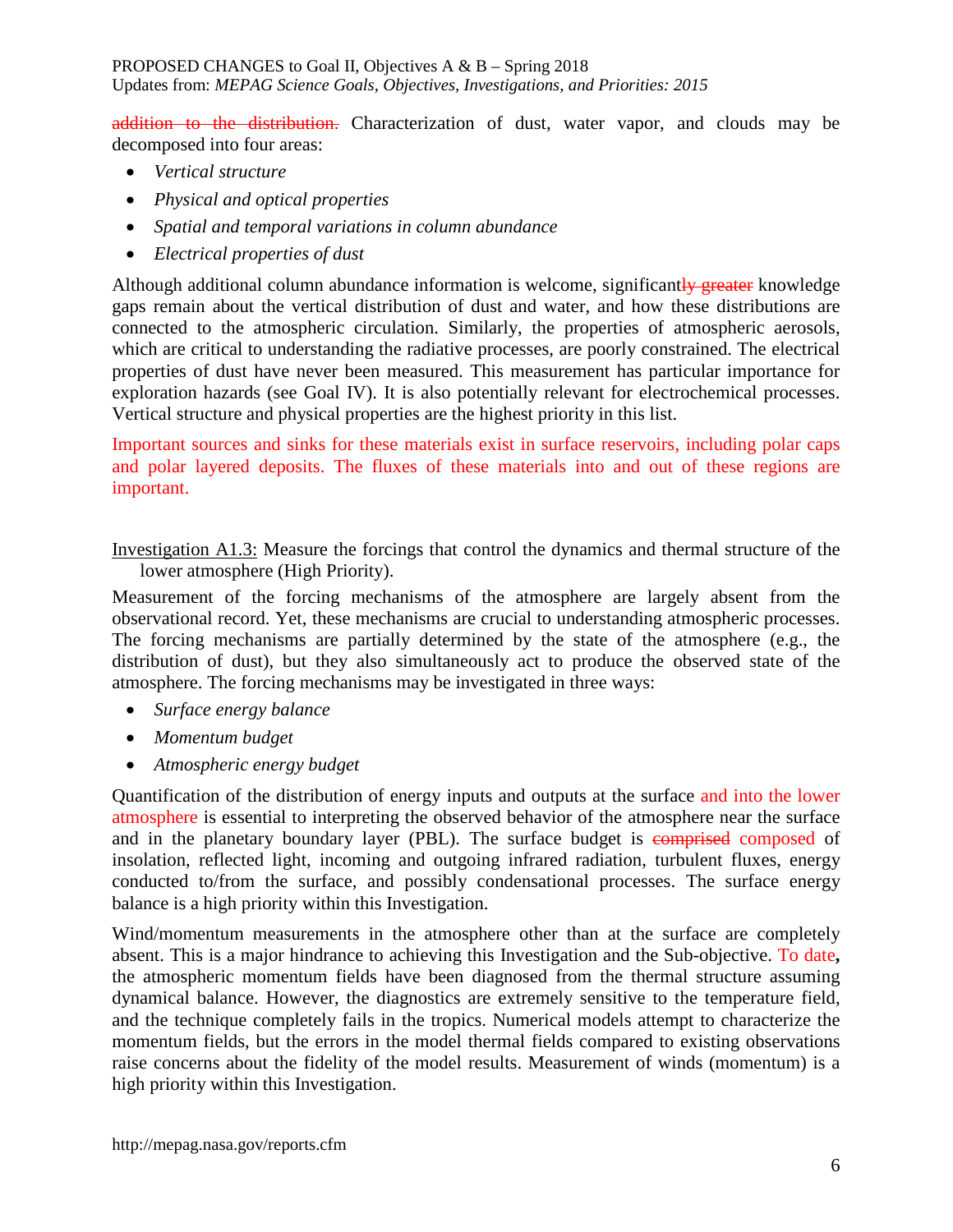The magnitude and partitioning of energy in the free atmosphere (above the PBL) is the major driver of atmospheric circulations. Knowledge of the spatial variability of deposition of solar radiation and absorption/emission of IR radiation ties the radiative forcing processes to the observed thermal and kinematic state of the atmosphere. Although this information is important, it is of lesser priority than the other two areas in this Investigation.

# **Sub-objective A2: Constrain the processes that control the dynamics and thermal structure of the upper atmosphere and surrounding plasma environment.**

Knowledge of spatial and temporal variations in the dynamics and thermal structure of the upper atmosphere and surrounding plasma environment is not yet sufficient to determine how momentum and energy are distributed throughout the atmosphere system.

In the upper atmosphere, both neutral and ionized species are present. Both influence the behavior of the atmosphere system. The dynamics and energetics of neutrals and plasma in the upper atmosphere are influenced through coupling to the lower atmosphere and by interactions with the solar wind. Consequently, solar cycle variations are expected to be significant. The forcings and responses relevant to the dynamics and energetics of the upper atmosphere and surrounding plasma environment have not been well constrained by observations. Crustal magnetic fields are likely to lead to significant geographical variations in the dynamics and energetics of plasma, and potentially also the neutral thermosphere via ion-neutral interactions.

Achieving this Sub-objective requires measurements of the densities, velocities, and temperatures of neutral and ionized species in the upper atmosphere, as well as measurements of the dominant forcings (solar irradiance, coupling to the lower atmosphere, conditions in the solar wind and magnetosphere). The MAVEN mission is likely to produce substantial contributions towards this Sub-objective, and *the priority ratings of the Investigations reflect the expectation that MAVEN will successfully complete its prime mission objectives*. If those objectives should not be met, then Investigations A2.1, A2.2, and A2.3 would become high priority. Investigation A2.4 remains a relatively low priority within this Sub-objective, regardless of MAVEN results.

Investigation A2.1: Measure the spatial distribution of aerosols, neutral species, and ionized species in the upper atmosphere (Medium Priority).

The constituents of the upper atmosphere include aerosols, neutral species, and ionized species. Due to their radiative properties, aerosols can markedly affect temperatures, and hence density distributions. The atmosphere is predominantly neutral at the base of the upper atmosphere, but becomes increasingly ionized as altitude increases. Because ionized species in the upper atmosphere generally are derived from neutrals, the behaviors of neutrals and ions are tightly linked. Thus, the three major categories for investigation are:

- *Aerosols*
- *Densities of major neutral species*
- *Densities of electrons and major ions*

Orbital observations have established that aerosols, specifically  $CO<sub>2</sub>$  ice, can be present in the upper atmosphere. It is also possible that dust may be lofted towards the base of the upper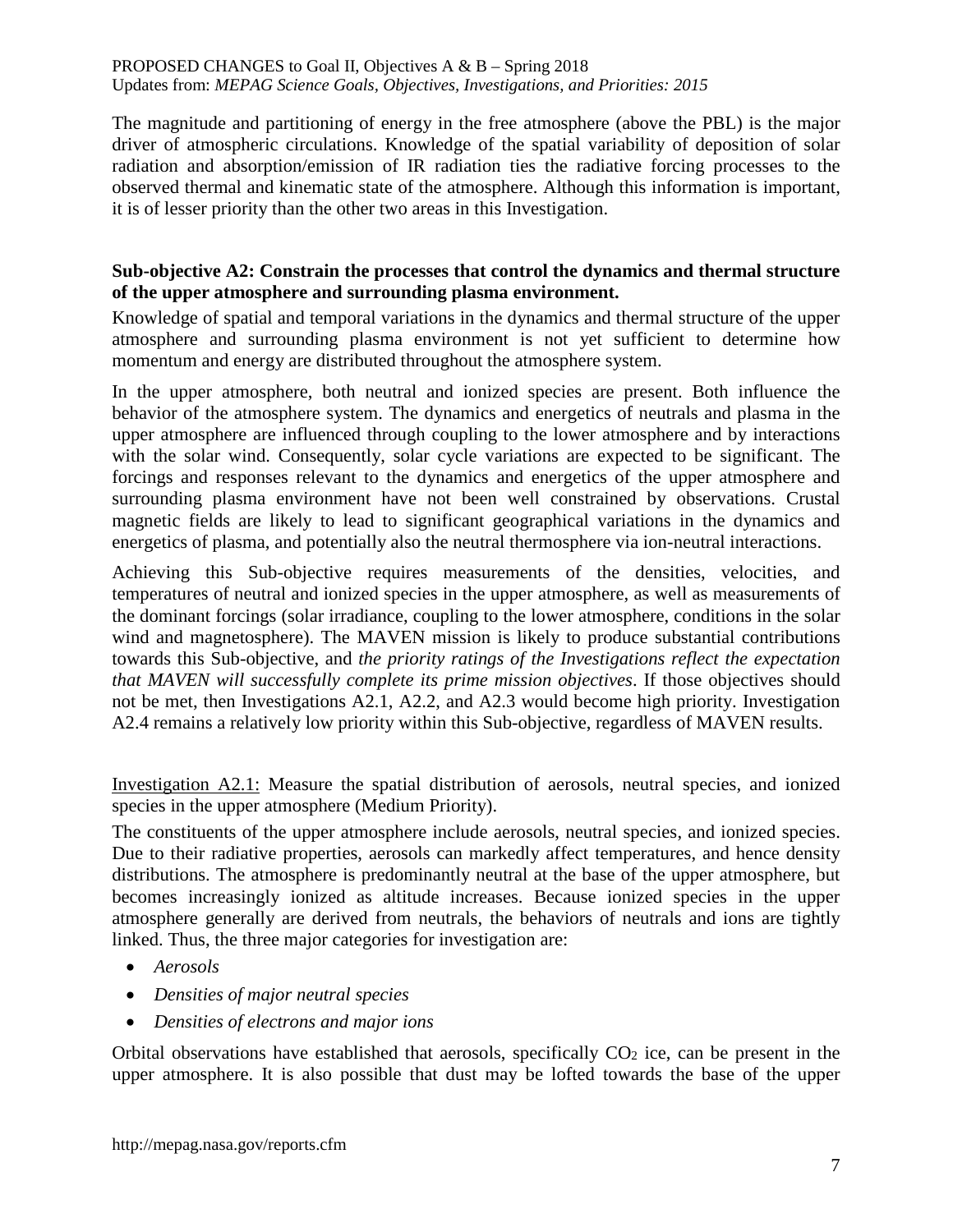atmosphere. There are strong seasonal and spatial variations in the abundances of aerosols in the upper atmosphere. Variability with local time is not well-constrained.

Prior to the arrival of MAVEN, there have been few measurements of the densities of major neutral species in the upper atmosphere. The neutral density distribution in the upper atmosphere sets the stage for the production of the ionosphere and exosphere, both of which play crucial roles in atmospheric evolution, as well as in coupling to the magnetosphere/solar wind.

Electron densities in the upper atmosphere have been measured on numerous occasions by radio occultation instruments, yet these data cover only a limited range of local times. They also have been measured extensively by radar, albeit with less accuracy and lower vertical resolution than the radio occultation observations. Available electron density measurements over strongly magnetized regions suggest very complex spatial distributions of densities that have yet to be comprehensively explored.

Investigation A2.2: Measure temperatures of neutral and ionized species in the upper atmosphere (Medium Priority).

The Martian upper atmosphere thermal structure is poorly constrained due to a limited number of measurements at selected locations, seasons, and periods scattered throughout the solar cycle. Temperatures of ions and electrons have not been measured at a significant level. Yet temperatures are the primary expression of the heating and cooling processes by which energy passes through the upper atmosphere. In turn, temperature gradients drive atmospheric motions and affect ionospheric reaction rates. The measurements of concern are:

- *Neutral temperature*
- *Temperatures of electrons and major ions*

Temperatures vary greatly with altitude, increasing sharply from the cold mesopause as they asymptotically approach the hot exospheric value. Because temperatures are controlled by the solar extreme UV (EUV: 5-110 nm) input, they also vary seasonally due to orbital eccentricity and on longer timescales due to the solar cycle. Temperatures are affected by composition via the influence of the atomic oxygen abundance on  $CO<sub>2</sub> 15 \mu m$  cooling.

In the lower portions of the ionosphere, plasma and neutrals are in thermal equilibrium and electron and ion temperatures match the temperature of the much more abundant neutrals. As altitude increases, electron and ion temperatures become decoupled from, and much greater than, the neutral temperature. The electron temperatures influence the rates of many critical ionospheric reactions and gradients in both ion and electron temperatures produce pressure gradient forces that drive the transport of plasma.

Investigation A2.3: Measure the forcings that control the dynamics and thermal structure of the upper atmosphere (Medium Priority).

Measurements of the forcing mechanisms of the upper atmosphere are largely absent. Yet, these mechanisms are crucial to understanding upper atmospheric processes. The forcing mechanisms are primarily imposed from outside the upper atmosphere and are minimally affected by the state of the upper atmosphere itself. Relevant measurements are valuable only if they are acquired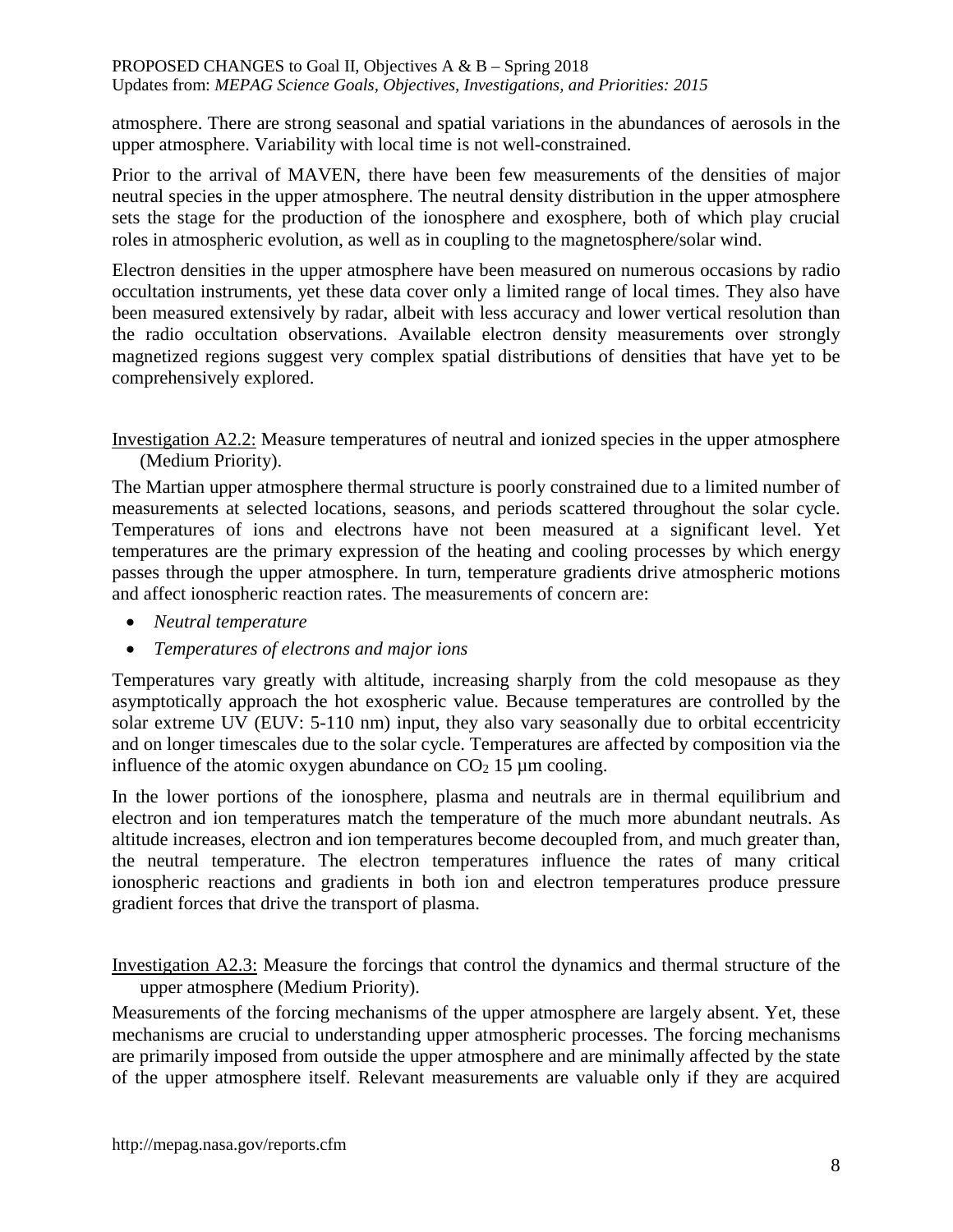simultaneously with measurements of the state of the upper atmosphere. These forcing mechanisms may be investigated in three ways:

- *Solar irradiance*
- *Conditions in the solar wind and magnetosphere*
- *Coupling between lower and upper atmosphere*

The amount of soft X-ray (0.1-5 nm) and EUV (5-110 nm) solar radiation most responsible for heating the upper atmosphere of Mars (and forming its ionosphere) varies significantly over time. These temporal variations result from the changing heliocentric distance (~1.38-1.67 AU), the planet's obliquity (determining the local season), and the changing solar radiation itself. Over both a solar rotation  $\left(\frac{27}{4}a\right)$  periodic changes in the planet facing solar output) and solar cycle (~11-year periodic overall changes in solar output), variations of the solar X-ray and EUV fluxes can be significant (up to factors of  $\sim$ 2 to 10).

Investigation A2.4: Measure velocities of neutral and ionized species in the upper atmosphere (Low Priority).

The dynamics of the upper atmosphere are essentially unobserved. Neutral winds influence the thermal structure of the upper atmosphere and the transport of plasma. The transport of plasma will essentially control plasma densities throughout much of the ionosphere. Differential motions of ions and electrons generate currents, which are an important factor in the exchange of momentum and energy between the thermosphere/ionosphere and the magnetosphere above. There are two measurements of concern:

- *Neutral wind*
- *Velocities of electrons and major ions*

Direct measurements of the velocities of neutral and ionized species in the upper atmosphere are needed. Some constraints on the neutral wind have been provided by nightside airglow observations of the recombination of species photo-produced on the dayside, but these have poor accuracy and spatial resolution. The upper atmospheric circulation is predicted to be integrated with the circulation of the lower atmosphere, which makes the upper atmospheric circulation a valuable diagnostic of how the lower and upper atmospheres are coupled.

There have been no direct or indirect measurements of the velocities of electrons or ions in the upper atmosphere. In certain regions, transport processes are exceedingly important for shaping the distribution of ionospheric densities. In others, they play a negligible role. Velocity measurements would enable determination of where transport matters. Velocities are also important via their influence on ionospheric currents and associated electrodynamics. Such velocity measurements should have a vertical resolution of one neutral scale height and a lateral resolution commensurate with the spatial scale of the crustal magnetic field.

# **Sub-Objective A3: Constrain the processes that control the chemical composition of the atmosphere and surrounding plasma environment.**

Knowledge of spatial and temporal variations in the abundance, production rates, and loss rates of key photochemical species (e.g.,  $O_3$ ,  $H_2O$ ,  $CO$ ,  $CH_4$ ,  $SO_2$ , the hydroxyl radical OH, the major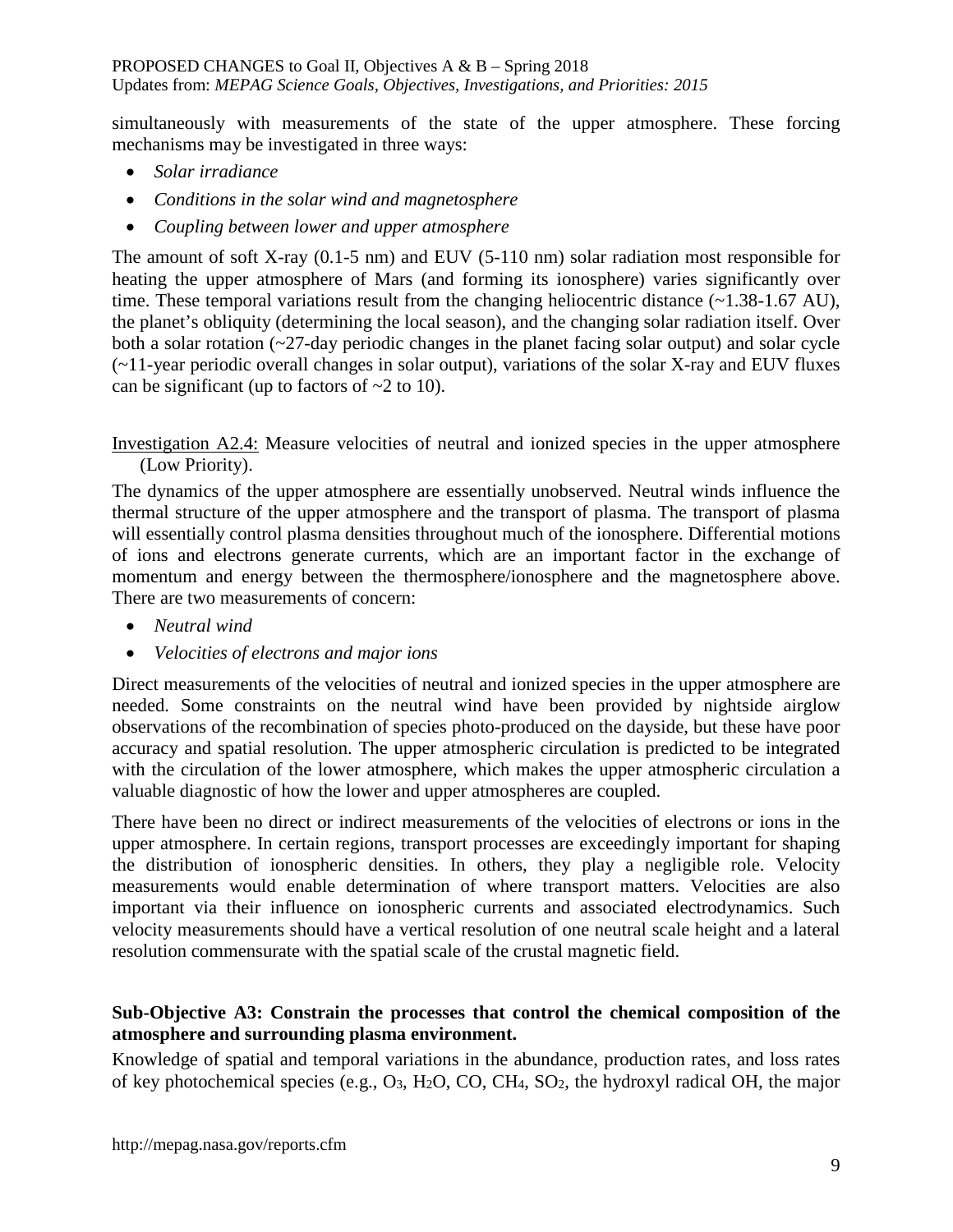ionospheric species) is not yet sufficient to provide a detailed understanding of the atmospheric chemistry of Mars.

Observations of atmospheric composition are scarce, both from orbit and from the surface. ESA's Trace Gas Orbiter (TGO) mission would make progress in this regard. *Because TGO has yet to launch, the Investigations do not assume a successful prime mission.* If the MAVEN mission successfully completes its prime mission, it should make substantial contributions toward understanding the composition of the upper atmosphere and plasma environment. *The investigation priorities do assume that MAVEN will achieve its prime mission objectives.*

Current multi-dimensional photochemical models predict the global 3-dimensional composition of the atmosphere, but require validation of key reactions, rates, and the significance of dynamics for the transport of atmospheric constituents. It is likely that some important processes for atmospheric chemistry have yet to be identified. For example, in the lower atmosphere recent in situ measurements of O by MSL strongly suggest an unknown or unaccounted for process is operating. Also, the importance of electro-chemical effects, which may be notably significant for certain species (e.g.,  $H_2O_2$ ), and of chemical interactions between the surface and the atmosphere have yet to be established. There is considerable uncertainty in the surface fluxes of major species. The curious case of methane has yet to be fully resolved. In situ MSL measurements indicate background levels of  $\sim$ 1 ppb, but temporary excursions of up to  $\sim$ 7 ppb have been found. The MAVEN mission will make measurements of some key species in the upper atmosphere and its findings may also illuminate the chemistry of the lower atmosphere to some degree.

Advances in this Sub-objective will require global orbital observations of neutral and ion species, temperatures, and winds in the lower and upper atmospheres, and the systematic monitoring of these atmospheric fields over multiple Mars years to capture inter-annual variability induced by the diurnal cycle, solar cycle, seasons, and dust storms. Temporal coverage must match the species and processes in question. Relatively well mixed and slow reacting species may only require sporadic measurements, commensurate with the expected chemical lifetime. Other highly reactive species may require sampling at greater than diurnal frequencies. It is anticipated that MAVEN will make substantial progress on this Sub-objective.

Investigation A3.1: Measure globally the vertical profiles of key chemical species (High Priority):

- *Neutral species including H<sub>2</sub>O, CO<sub>2</sub>, CO, O<sub>2</sub>, O<sub>3</sub>, CH<sub>4</sub>, as well as isotopes of H, C and O.*
- *Ionized species including*  $O^+$ ,  $O_2^+$ ,  $CO_2^+$ ,  $HCO^+$ ,  $NO^+$ ,  $CO^+$ ,  $N_2^+$ ,  $OH$ .

Measurements of the vertical profile of species couples photochemistry with vertical diffusion and mixing. Photochemical models typically predict these profiles, and measurements provide one of the most direct ways to validate and test photochemical reaction rates and pathways, and to test assumptions about vertical mixing.

- Investigation A3.2: Map spatial and temporal variations in the column abundances of species (listed) that play important roles in atmospheric chemistry or are transport tracers (Medium Priority):
	- *Non-condensable species including N2, Ar, and CO.*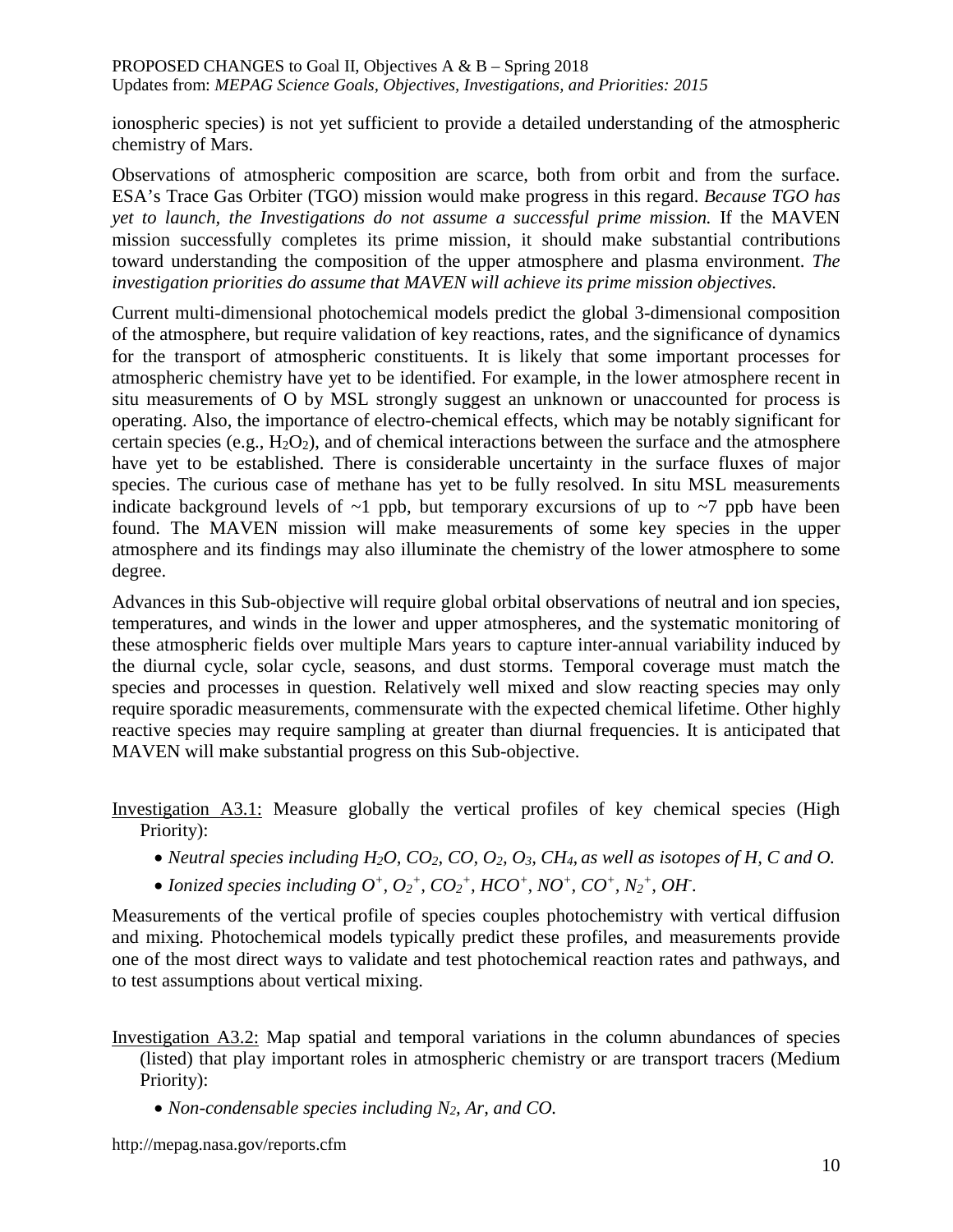• Other species including  $H_2O$ , HDO, OH, CO<sub>2</sub>, O, O<sub>2</sub>, O<sub>3</sub>, SO<sub>2</sub>, CH<sub>4</sub>, H<sub>2</sub>CO, CH<sub>3</sub>OH,  $C_2H_6$ .

Non-condensable species provide information on atmospheric transport. Non-condensables are species that are stable or have very long photochemical lifetimes compared to the annual  $CO<sub>2</sub>$ condensation cycle and which have condensation temperatures below that found on Mars. Measuring the enrichment of non-condensables directly measures the mixing of the atmosphere.

Mapping of column abundances provides information on the horizontal spatial and temporal variability of sources and sinks. By tracking species with different photochemical lifetimes, information on atmospheric transport can also be extracted.

Investigation A3.3: Determine the significance of heterogeneous chemical reactions (i.e., those involving atmospheric gases and solid bodies such as aerosols or surface materials) for the chemical composition of the atmosphere (Medium Priority).

Heterogeneous chemistry occurs when chemical reactions are catalyzed by substrates. The substrates can be grains on the surface or aerosol in the atmosphere. The importance of heterogeneous chemistry in the Mars photochemical cycle is poorly constrained. Determining the importance is highly desirable, but better characterization of homogeneous photochemistry (Investigations A.3.1 and A.3.2) generally is considered a prerequisite to this Investigation.

# Investigation A3.4: Measure key electrochemical species (Low Priority).

Electro-chemical effects may be important for production of certain species (e.g.,  $H_2O_2$ ) and promoting surface-atmosphere reactions, but confirmation is needed. This Investigation would require global orbiter observations of neutral and ion species, temperatures, and winds in the lower and upper atmospheres, and the systematic monitoring of these atmospheric fields over multiple Mars years to capture inter-annual variability induced by the solar cycle, seasons, and dust storms.

# **Sub-Objective A4: Constrain the processes by which volatiles and dust exchange between surface and atmospheric reservoirs.**

Knowledge of how volatiles and dust exchange between surface, sub-surface, and atmospheric reservoirs is not yet sufficient to explain the present state of the surface and sub-surface reservoirs of water, which include buried ice, the seasonal polar caps, and the Polar Layered Deposits (PLD), and how these reservoirs influence or record the present climate. The seasonal polar caps play a major role in these exchanges.

Knowledge of the processes that control the lifting of dust from the surface and into the atmosphere are also insufficient. The most fundamental process for dust lifting is thought to be the stress exerted by the wind, and subsequent saltation of sand-sized particles that kick smaller dust particles into the air. However Furthermore, rapid pressure changes associated with dust devils and electrostatic forces also may be important. In polar regions, dust injection by seasonal CO<sub>2</sub> jets may be significant.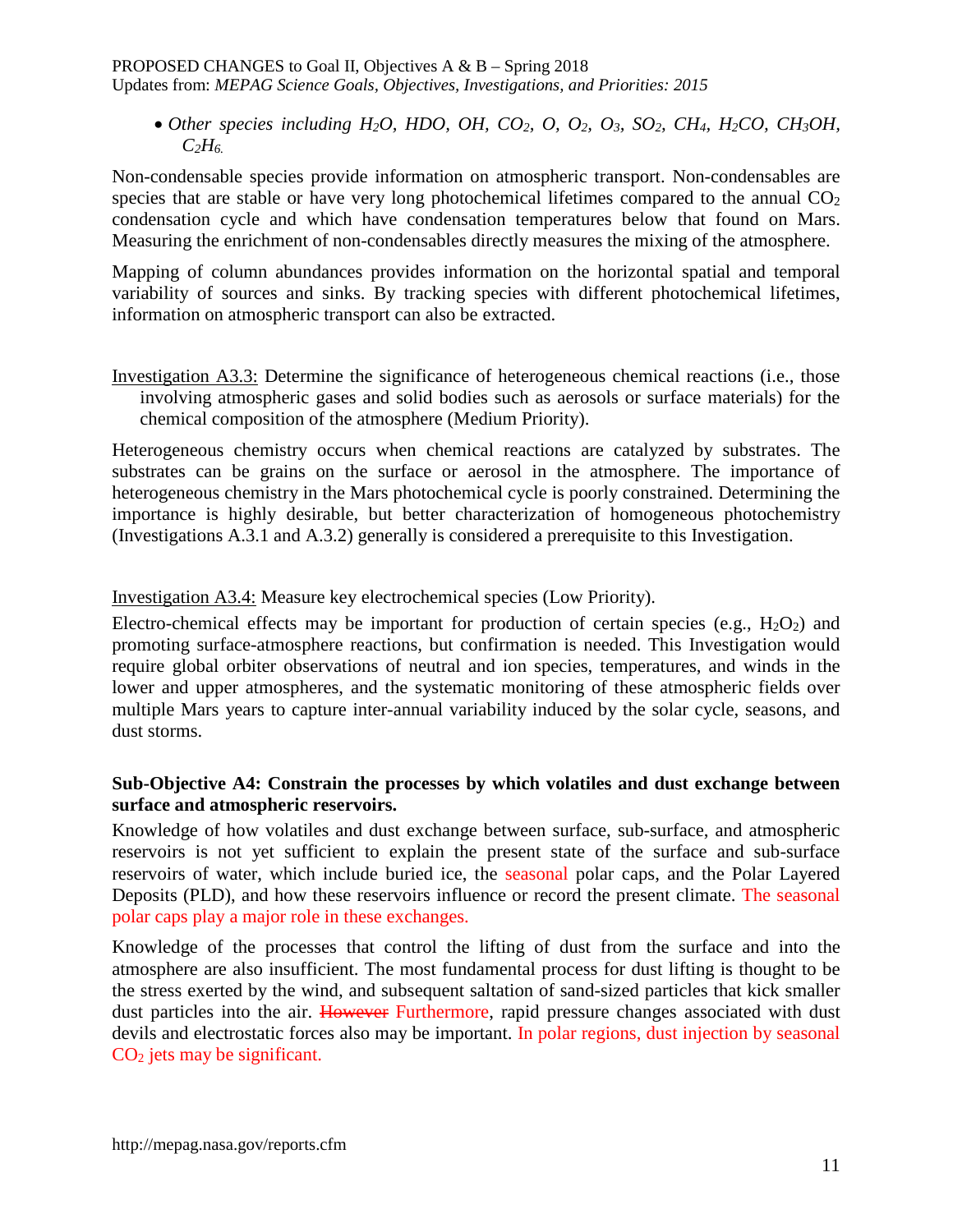# PROPOSED CHANGES to Goal II, Objectives A & B – Spring 2018

Updates from: *MEPAG Science Goals, Objectives, Investigations, and Priorities: 2015*

Investigation A4.1: Measure Characterize the turbulent fluxes and sources of dust and volatiles between surface and atmospheric reservoirs (Medium Priority):

- *Turbulent fluxes as a function of surface and atmospheric properties.*
- *Dust lifting processes, including surface stress, roughness, lifting thresholds, and the distribution of sand dust.*

Wind stress is defined as the magnitude of the turbulent momentum flux in the atmospheric surface layer. Also, the intensity of dust devils has been linked to the magnitude of the turbulent heat flux. Thus, measurement of these turbulent fluxes provide a direct link to sand and dust lifting. Ideally, fluxes would be measured directly, but other methods, such as obtaining vertical profiles of winds in the surface layer, are possible.

Once the wind stress is known, there is still great uncertainty about the minimum value necessary to mobilize dust and sand, and the amount of sand/dust that is lifted once that minimum threshold value is exceeded. Simultaneous measurement of the turbulent fluxes along with the properties of sand/dust on the surface and lifted into the atmosphere, and the threshold and efficiency parameters associated with that lifting, are needed. Other processes may lift dust in polar regions, including seasonal CO2 jets and avalanches on margins of the polar layered deposits.

Charging of dust and sand grains due to collisions and the resulting electric fields and currents are included in this Investigation. Grain charging is tied to the dust lifting and saltation process, and E-fields may play a role in dust lifting, particularly within dust devils.

Investigation A4.2: Determine how the exchange of processes exchanging volatiles and dust between surface and atmospheric reservoirs has have affected the present horizontal and vertical distribution of surface and subsurface water and  $CO<sub>2</sub>$  ice (Low Priority).

Water ice has been detected at many locations and depths. At mid- and high-latitudes, water ice may be stored within pores or as bulk ice beneath a lag deposit. In the polar layered deposits, water ice may be stored directly on the surface. Co2 ice is stored at and beneath the surface of the south polar layered deposit. The current distribution of these materials is not in equilibrium with the environment, which suggests that they were emplaced under different climatic conditions.

The current Martian seasonal cycle is dominated by condensation and evaporation of  $\sim$ 1/3 of the carbon dioxide atmosphere into the seasonal caps. Both dust and water ice are entrained in this seasonal wave and may be incorporated into more permanent icy deposits after the  $CO<sub>2</sub>$  sublimes in spring. Mechanisms of deposition (falling "snow" or direct condensation) as well as evolution metamorphosis and densification of deposits bear directly on the stability, evaporation, and venting of those deposits in spring.

Large-scale sub-surface water ice deposits exist at mid- and high-latitudes in both hemispheres and may buffer long-term surface-atmosphere exchange because protective layers of water-ice (for the  $CO<sub>2</sub>$  units in the south polar layered deposit) or dust lags (for bulk ice at mid-latitudes) allow these units to persist through obliquity changes. The current equilibrium state between the subsurface water ice and the atmosphere is unknown, as is how that equilibrium state has changed over time. Assessment of net accumulation or loss of the residual ice deposits and mass, density and volume of the seasonal ice as function of location and time are important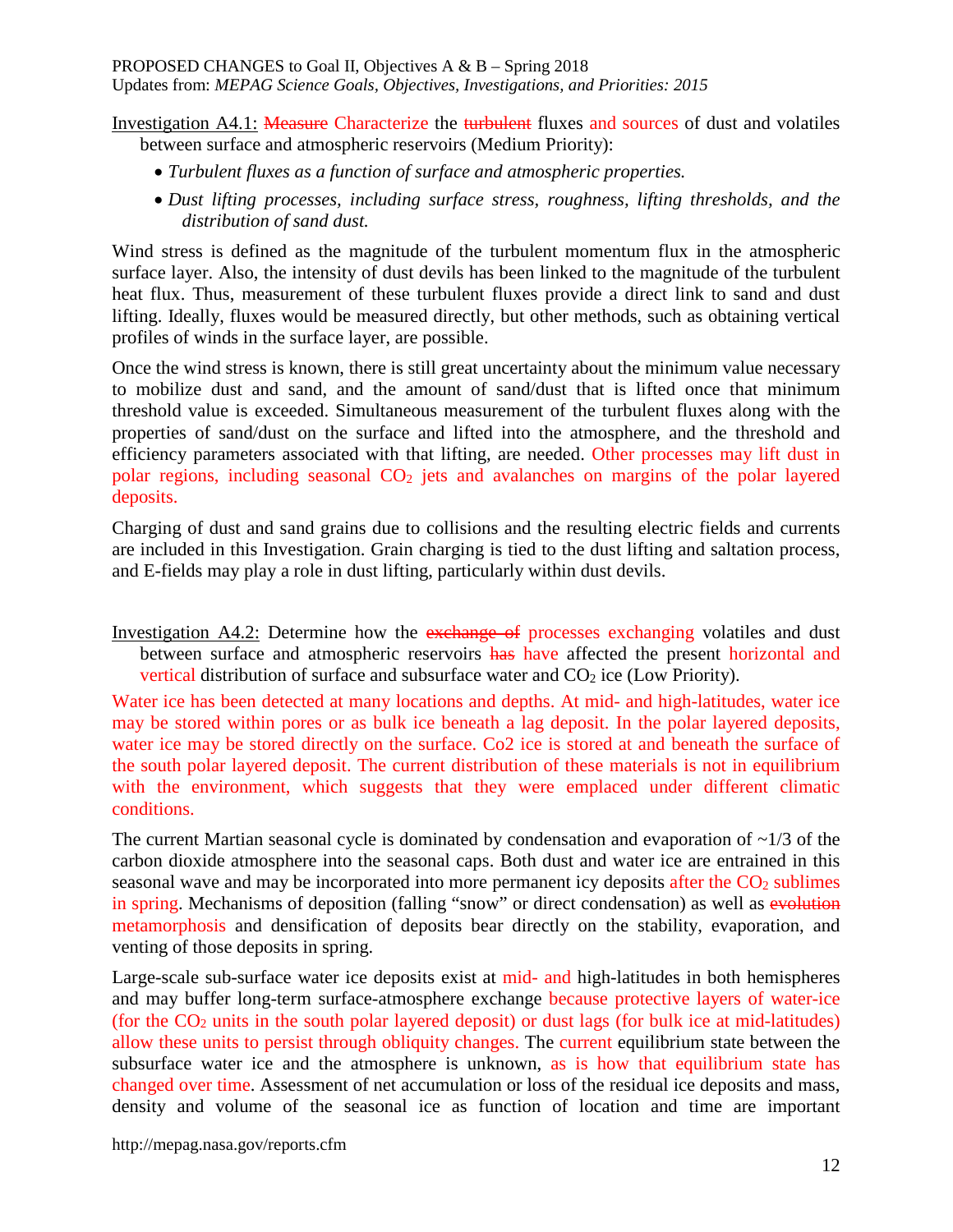components of this Sub-objective. The transport of carbon dioxide may also be variable if  $CO<sub>2</sub>$ condensed in large-scale sub-surface reservoirs, such as the buried deposits discovered near the south pole, can exchange with the atmosphere.

Measurements that quantify the rate at which water vapor diffuses between subsurface water ice and the atmosphere would fall under this Investigation.

The transport of dust and water in and out of the polar regions, including the polar caps and PLD, are variable on seasonal, annual, and decadal timescales, and therefore require long-term monitoring. The PLD are thought to record primarily cyclical deposition regimes associated with changes in obliquity under the backdrop of the contemporary climate. However, the nature of these deposits at any time may also depend on the interaction of winds flowing over the ridges and troughs of the PLD. The processes that shape the PLD, and their relative importances, are not well-known. That impedes efforts to infer the climate history from the records contained within the PLD. Thus, better characterization of processes now operating on the formation, removal or change in layers is germane to this Investigation.

Investigation A4.3: Determine how the exchange of volatiles and dust between surface and atmospheric reservoirs has affected the Polar Layered Deposits (PLD) Determine the energy and mass balance of the surface volatile reservoir over relevant timescales, and characterize their fluxes (Low priority).

The annual cycling of atmospheric  $CO<sub>2</sub>$  into and out of the seasonal caps is a primary driving force of the martian climate. The seasonal caps are primarily  $CO<sub>2</sub>$  ice with the addition of small amounts of water ice and dust that act as condensation nuclei and persist after the  $CO<sub>2</sub>$ sublimates.

The seasonal caps may reach a maximum depth of 1 to 2 m, but spatial and seasonal variability in thickness and density (or column abundance) is only partially constrained. Observations of seasonal and diurnal deposition of volatiles bears directly on the surface-atmosphere interface, exchange of energy and mass between the surface and atmosphere, and the thermal state of atmosphere. The amount, rate, and distribution of deposition and sublimation is determined by the balance of several energy sources and sinks, including insolation, net radiative loss to space, the latent heat of fusion, summertime heat storage in the regolith, and atmospheric storage and transport of energy.

The seasonal cap persists for many months during the polar night, but at its lowest latitudes the cap experiences diurnal forcings that cause its margin to be highly variable, even dissipating during the day to return at night. Similar processes occur throughout the year at high elevations on the volcanoes. Due to poor local time coverage in existing observations, a result of sunsynchronous orbits, existing observations have not been able to measure this variability.

To satisfy this investigation fully, it is necessary to determine the distribution of h2o and co2 frost deposition and loss on diurnal, seasonal, and multi-annual timescales via precipitation, direct deposition, and sublimation, from within the seasonal cap down to the lowest latitudinal extent.

In terms of the permanent caps and the PLD, knowledge about the rates of energy flux and mass accumulation on diurnal and seasonal time scales is very limited. Debates continue on whether the PLD are gaining or losing mass. The energy-mass balance is intimately related to the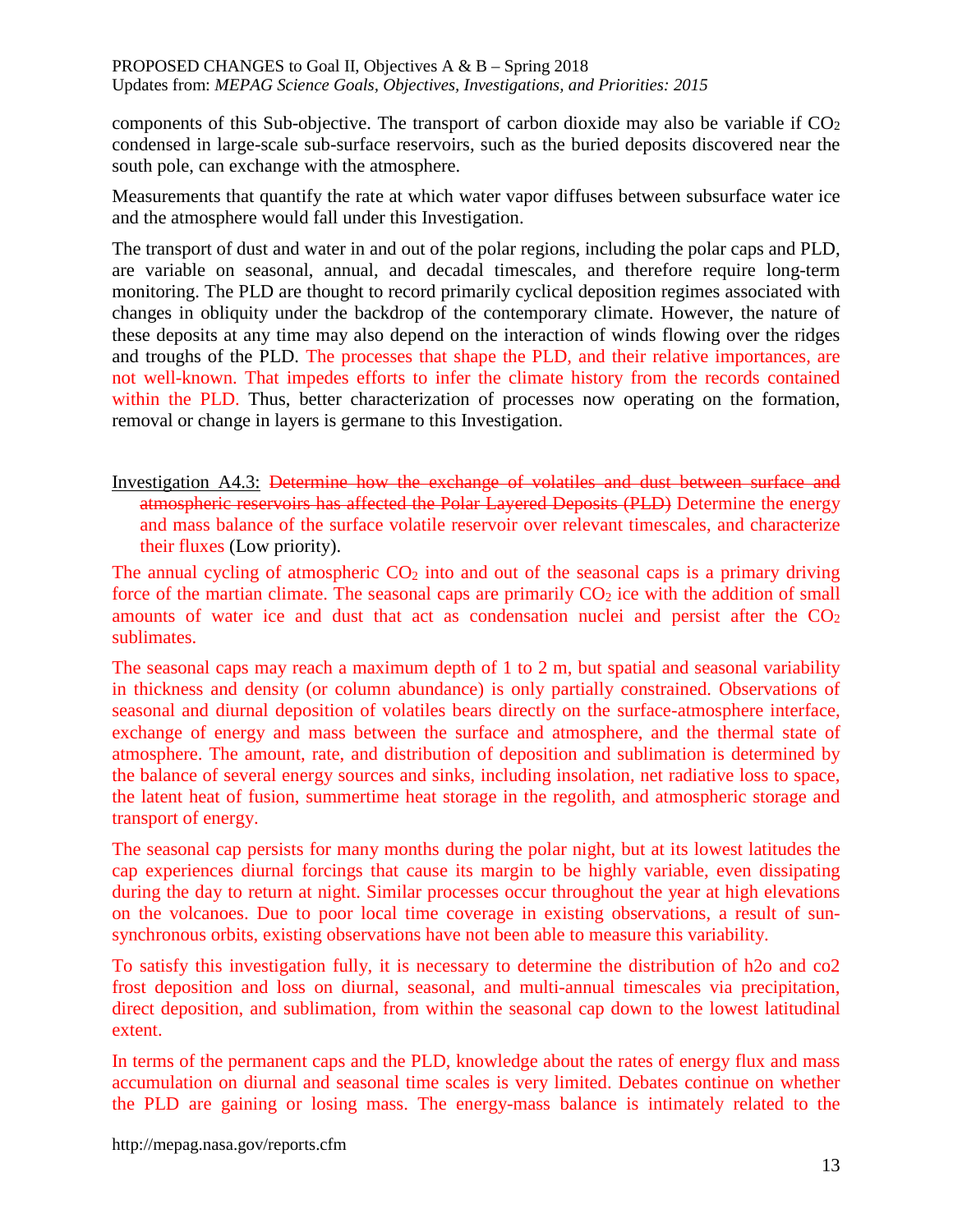question of what happens at the surface with energy absorption/reflection and volatile phase changes, especially sublimation, direct deposition, and precipitation that reaches the surface. By constraining these properties, at best through in situ measurements, it will be possible to begin to answer bigger questions of how much ice is gained or lost each year and what the long-term trends are.

# **Objective B: Characterize the history of Mars' climate in the recent past, and the underlying processes, under different orbital configurations.**

As Mars' obliquity varied in the geologically recent past, volatiles would have transferred between the atmosphere and reservoirs in the surface and sub-surface, thereby changing the mass of the atmosphere and redistributing materials across the surface. It is also possible that such changes could have occurred under the current orbital configuration if carbon dioxide was exchanged between the atmosphere and the condensed reservoir that has been discovered buried near the south pole. Changes in the atmospheric mass due to partial atmospheric collapse of  $\cos$ onto the surface would have affected the thermal structure and dynamics of the atmosphere in myriad ways. For instance,  $CO<sub>2</sub>$  ice may cover large portions of the polar regions, and water-ice may be redistributed from the poles to the equator or mid-latitudes. In those cases, the planetary albedo would have been different and the changed surface pressure would have altered the efficiency of dust lifting. Because  $CO<sub>2</sub>$  condenses under different conditions than other atmospheric species, even the atmospheric composition will have differed varied through time**.**

Many geological features that formed in the recent past are available for interpretation today. Their properties likely contain information about the climate under which they formed. This information about the climate of the recent past can be used to test predicted extrapolations from the current climate. Such tests against the recent past are essential validation for extrapolating further back in time, understanding mars' climate in the recent past is necessary for interpreting many geological features from this period and for validating techniques and models used to infer the climate at even earlier times, when Mars was likely more habitable than today. The most likely locations of  $\alpha$  preserved records of recent Mars climate history is are contained within the north and south polar layered deposits **(**PLD**)** and circumpolar materials. The polar layered deposits and residual ice caps may reflect the last few hundred thousand to few tens of millions of million years, whereas terrain softening, periglacial features, and glacial deposits at mid- to equatorial-latitudes may reflect recent high obliquity cycles within the last few million years tens to hundreds of millions of years.

Understanding the climate and climate processes of Mars under orbital configurations of the geologically recent past will require interdisciplinary study of the Martian surface and atmosphere. It will also require the study of geologic materials to search for climate archives corresponding to this period records of climates of the recent past. The Sub-objectives described below focus on include quantitative measurements of the concentrations and isotopic compositions of key gases in the atmosphere and trapped in surface materials.

#### **Sub-objective B1: Determine how the chemical composition and mass of the atmosphere has changed in the recent past.**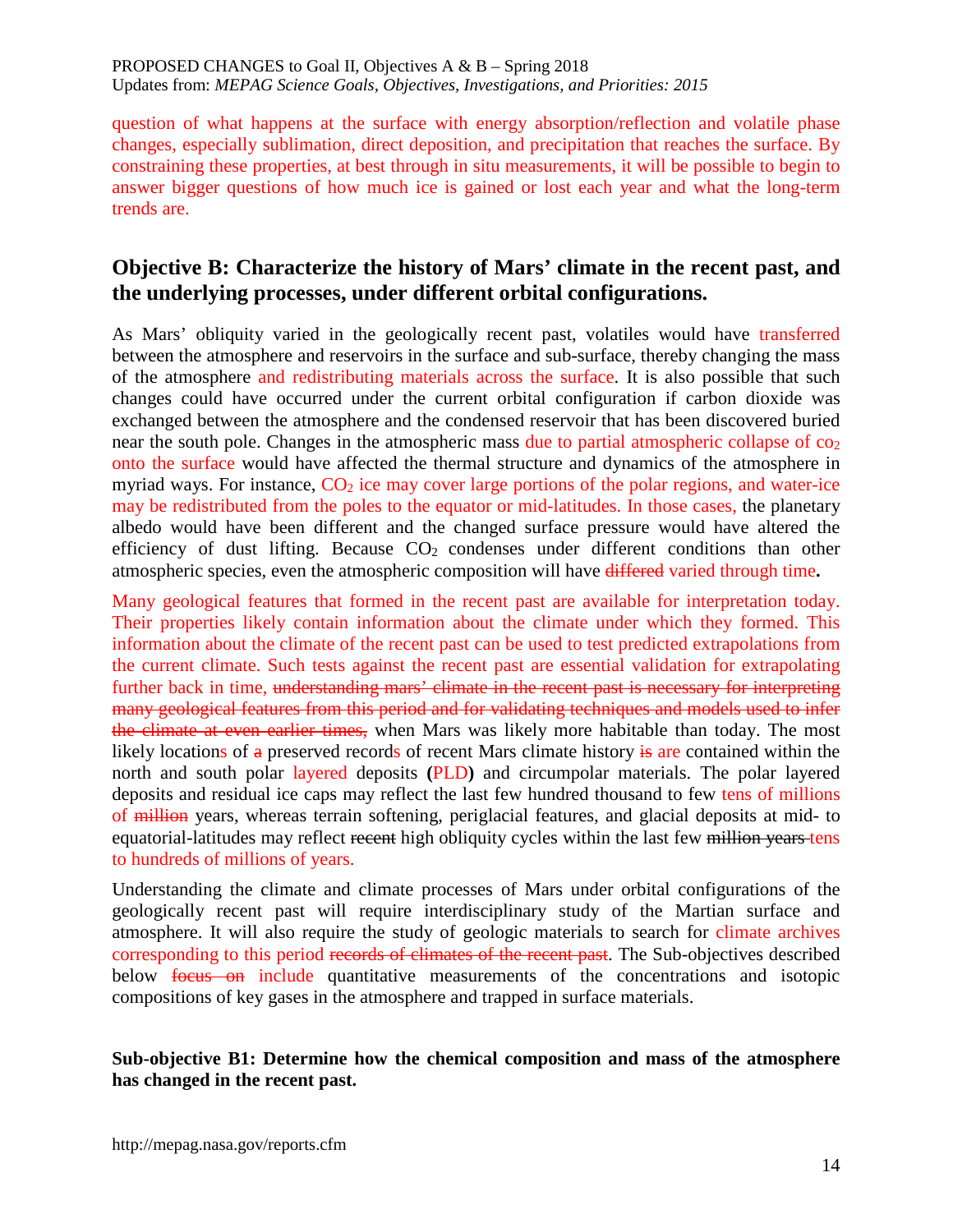Knowledge of how the stable isotopic, noble gas, and trace gas composition of the Martian atmosphere has evolved over the geologically recent past to its present state is not yet sufficient to provide quantitative constraints on the evolution of atmospheric composition, on the sources and sinks of the major gas inventories, and or on how volatiles have shifted between the atmosphere and surface and sub-surface reservoirs due to obliquity and other possible changes. A discovery of volatile reservoirs changes assumptions about how much volatiles have been available and which processes need to be considered (e.g. different surface pressure conditions).

The implications of this Sub-objective cannot be fully understood until an adequate understanding of how atmospheric composition varies temporally and spatially in the present climate is obtained. Results from mass spectrometers on MSL and MAVEN are important steps towards this prerequisite. The most accessible records of the chemical composition of the atmosphere in the geologically recent past are the polar layered deposits and other gas-preserving ices, which have not been sampled by past landed missions. Knowledge of the absolute ages of analyzed samples would ensure that the results were placed in their proper context.

This Sub-objective will require knowledge of the composition of the atmosphere at various times within the geologically recent past, which could be provided by high precision isotopic measurements, either in situ or on returned samples, of trapped gases in polar layered deposits or other gas-preserving ices.

Investigation B1.1: Measure isotopic composition of gases trapped in the Polar Layered Deposits (PLD) and near-surface ice (Medium Priority).

Terrestrial ice cores have provided invaluable information from isotopic measurements about the ages of terrestrial ice and about the climatic history of earth, including glacial and inter-glacial cycles. Similar information is present in ice deposits on mars. As on earth, volatiles on mars fractionate due to multiple factors. For gas species in the atmosphere, molecular weight and freezing point determine what is incorporated into the surface deposits. For isotopes, loss to space, sublimation from a surface deposit, and deposition onto the surface fractionate individual species. Thus, layers in the PLD will record compositional and isotopic variability. Measurements of isotopes within deposits of different ages, especially deuterium to hydrogen (D/H) will help to determine mass loss of water through time and the processes that are recorded during layer formation.

Investigation B1.2: Determine how and when the buried  $CO<sub>2</sub>$  ice reservoirs at the south pole formed (Medium priority)

Greater than one atmospheric mass of  $CO<sub>2</sub>$  is stored beneath the south polar residual cap. This ice accumulated in three periods, but the processes and timing that led to partial atmospheric collapse and sequestration are not known. Nor is it understood why only three periods are represented. No  $CO<sub>2</sub>$  reservoir currently exists at the north pole, but evidence of past  $CO<sub>2</sub>$ glaciation exists there. Determining the enabling processes and epochs under which these deposits formed will provide valuable information about recent changes in the martian climate.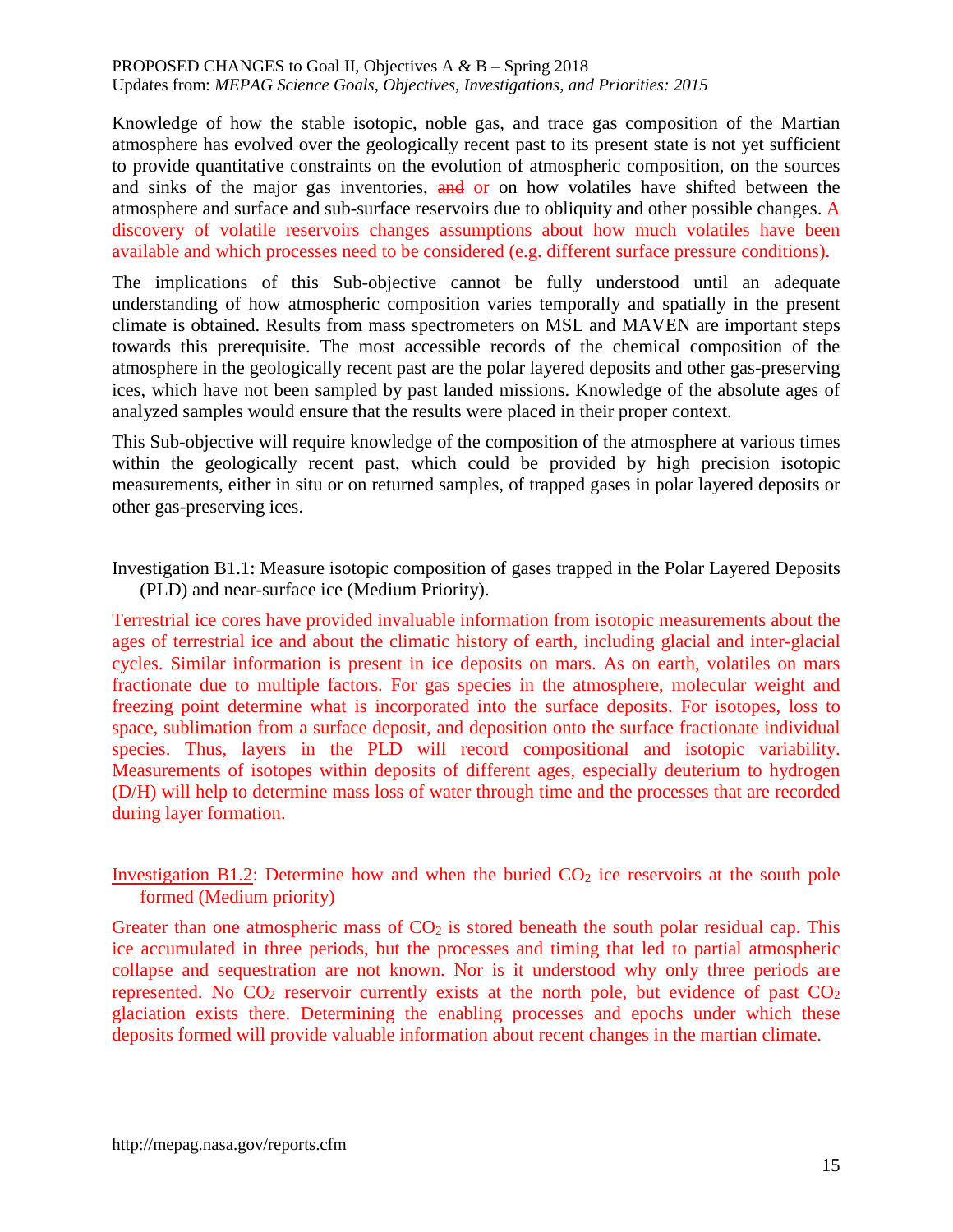#### **Sub-objective B2: Determine the climate record of the recent past that is expressed in geological, glaciological**, **and mineralogical features of the polar regions.**

Knowledge of how current geological features of the polar regions have been shaped by the climate of the recent past is not yet sufficient to establish how volatiles have shifted between the atmosphere and surface and sub-surface reservoirs due to obliquity and other possible changes. In particular, it is unclear how materials are sequestered and maintained through large-scale climatic changes.

The presence of Extensive layered deposits in the polar regions composed primarily of water ice with measurable portions of dust and  $CO<sub>2</sub>$  ice are not in equilibrium with their surroundings. This suggests that these deposits were thermodynamically stable at some point in the climate of the recent past. However, interpreted records in the polar regions of mass lost and subsequently redeposited indicate that frequent and significant changes in the stability of these deposits have occurred. Clues to the evolution and periodicities of the climate are recorded in the stratigraphy of the PLD, including its physical and chemical properties. Specific examples of the type of information these deposits may preserve include a stratigraphic record of volatile mass balance; insolation; atmospheric composition, including isotopic composition; dust storm, volcanic and impact activity; cosmic dust influx; catastrophic floods; solar luminosity (extracted by comparisons with terrestrial ice cores); supernovae; and perhaps even a record of microbial life. Keys to understanding the climatic and geologic record preserved in these deposits are to determine the relative and absolute ages of the layers, their thickness, extent and continuity, and their petrological and geochemical characteristics (including both isotopic and chemical composition). Also critically important is to understand the processes by which the PLD were produced and the processes recorded in the properties of the PLD**.**

This Sub-objective will require in situ and remote sensing measurements of the stratigraphy and physical and chemical properties of the PLD.

Investigation B2.1: Map the ice and dust layers of the PLD and determine the absolute ages of the layers (Medium Priority). *Split into two investigations: B2.1 and B2.2 below.*

Investigation B2.2: Obtain compositional and isotopic measurements of gases trapped within the PLD (Medium Priority). *Absorbed into B1.1.*

Investigation B2.1: Determine the vertical and horizontal variations of composition and physical properties of the materials forming the polar layered deposits (Medium Priority).

The stratigraphy of the PLD contains a long record of accumulation of dust, water ice, and salts. These materials vary horizontally across the PLD likely due to local variations in conditions and latitudinal variations in insolation and dynamics. They vary vertically due to temporal variations in their rates of accumulation and removal. Each process of accumulation may have left a stamp that can be measured by examining exposed outcrops from orbit with optical and radar instruments and in situ by sampling the subsurface with instruments that measure composition.

Unconformities indicate local or cap-wide removal of ice, likely due to transport to other locations. This may be indicative of regional or global climate change. Trapped gases in each layer should provide information about the composition of the atmosphere at the times of layer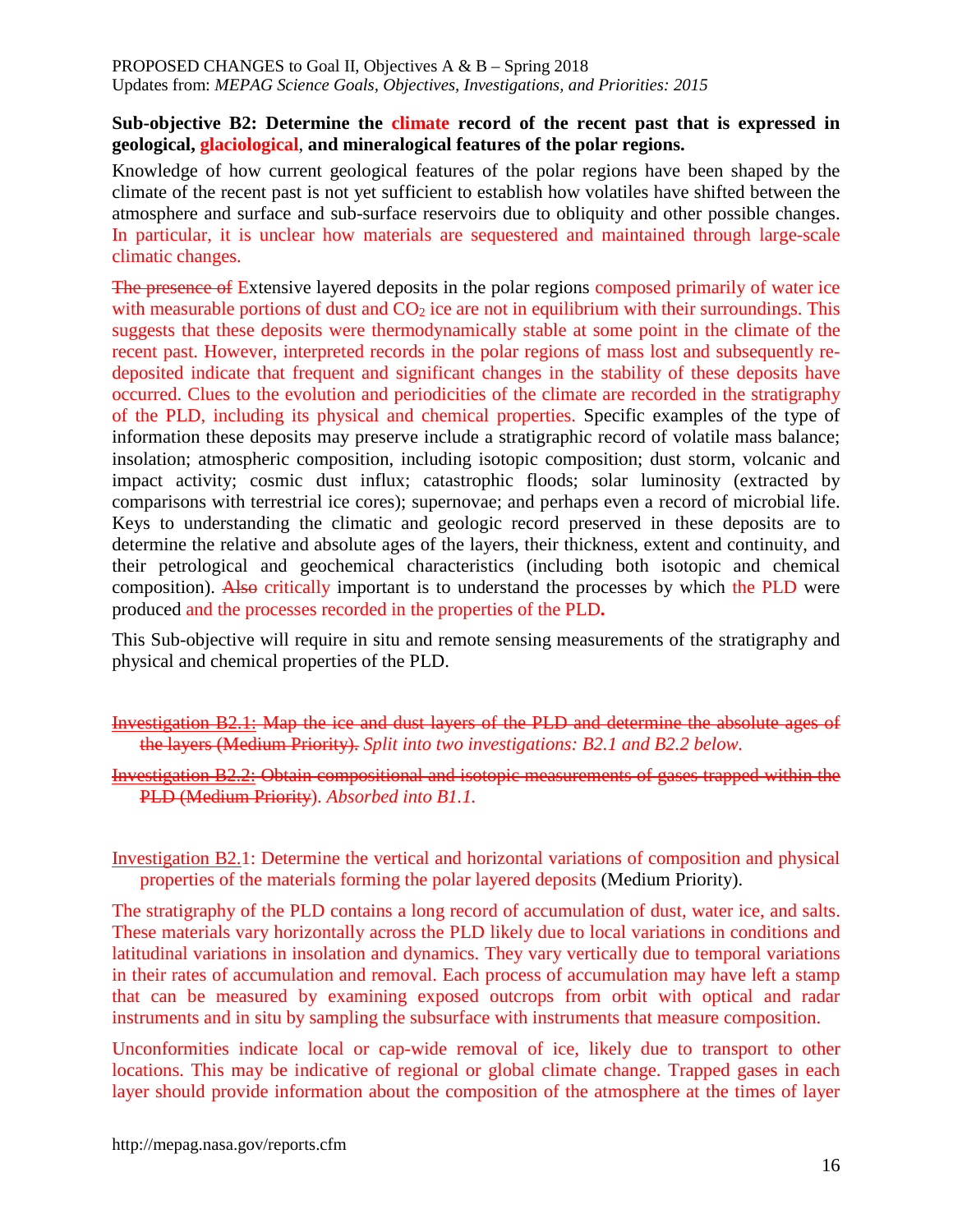formation and any subsequent modification. Salts in the ice as portions of the crystalline structure may provide additional information about atmospheric aerosol re-distribution and mineral sources.

Investigation B2.12: Determine the absolute ages of the layers of the polar layered deposits (Medium priority).

Knowledge of the ages of individual layers of the PLD, including the important lowermost layers, will provide firm constraints for climate models and for the recent history of martian climate. Techniques that can determine the ages include isotopic measurements and interpretation of stratigraphy. Additionally, determination of the rates of relevant processes may provide independent constraints on layer ages.

Investigation B2.3: Determine which atmospheric and surface processes are recorded during layer formation (Medium priority).

The extent to which physical, chemical, and isotopic properties of the PLD are influenced by specific processes that occur at the PLD are poorly understood. For instance, the abundance of dust in a particular layer indicates the deposition rate of dust at the time of layer formation, but is also influenced by the acceptance of dust into the crystalline ice structure. In order to constrain climate history from in situ PLD measurements, it is necessary to understand more fully how layers are formed in the PLD. Direct extended observations of accumulation and loss of materials at the surface of the PLD are required.

Investigation B2.4: Constrain Mars' polar and global climate history by characterizing and interpreting the relationships between orbitally forced climate parameters and the layer properties of the PLD (Medium priority).

Once the processes that influence the PLD are well understood, fundamental atmospheric properties in climate models, such as atmospheric mass, can be varied such that predicted PLD properties best reproduce observations. Agreement between observations and predictions will constrain the absolute ages of specific layers in the PLD.

However, current models do not reproduce a long-lived south PLD or mid-latitude ice. Until models can reproduce key features seen in the current climate, efforts to use such models to infer climate history will face substantial obstacles.

## **Sub-objective B3: Determine the record of the climate of the recent past that is expressed in geological and mineralogical features of low- and mid-latitudes.**

Knowledge of how current geological features of low- and mid-latitudes have been shaped by the climate of the recent past is not yet sufficient to establish how volatiles have shifted between the atmosphere and surface and sub-surface reservoirs due to obliquity and other possible changes.

High-resolution orbital imaging has shown numerous examples of terrain softening and flow-like features on the slopes of the Tharsis volcanoes and in other lower-latitude regions. Moreover, recent orbital radar observations have found substantial ice deposits at mid-latitudes. These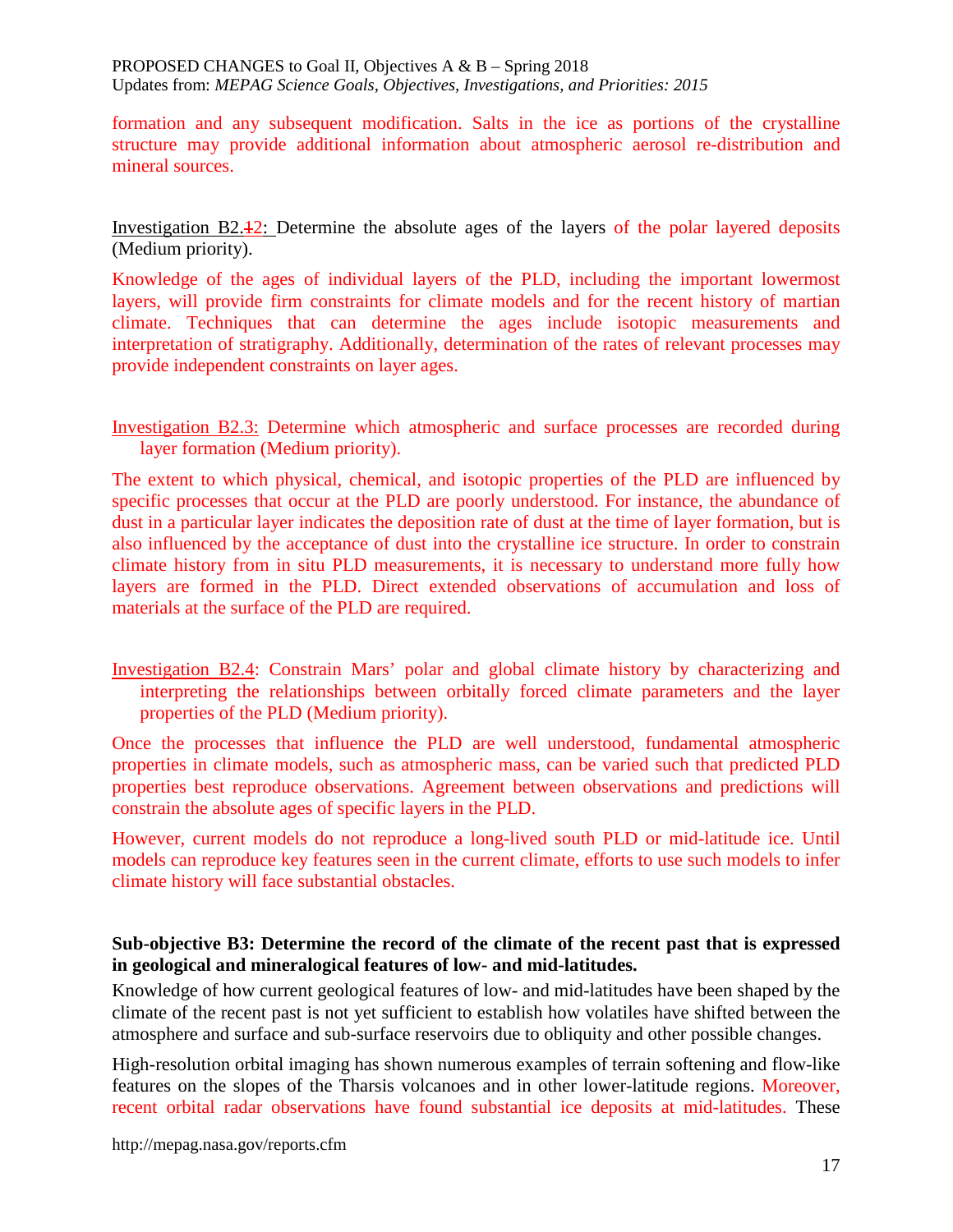features, interpreted to be glacial and peri-glacial in origin, may be related to ground ice accumulation in past obliquity extremes. The ages of these features and the conditions under which they formed provide constraints for the climate of the geologically recent past. These features are also relevant for the present climate as indicators of potential reservoirs of ice and for determining what climate processes influenced the geologic record.

An unanswered but important question is how those materials remain quasi-stable under the current orbital configuration. Current climate models cannot sustain mid-latitude ice, instead predicting that it rapidly transfers to the poles.

This Sub-objective will require the identification of the ages of these features and, via modelling, determination of the range of climatic conditions in which they could have formed and persisted.

Investigation B3.1: Identify and map the location, age, and extent of glacial and peri-glacial features and quantify the depth to any remnant glacial ice Characterize the locations, composition, and structure of low and mid-latitude ice and volatile reservoirs at the surface and near-surface (Medium Priority).

Recent neutron spectroscopy and radar observations have indicated that sub-surface ice deposits exist at low and mid-latitudes. This is supported by geomorphological evidence from orbital images. However, the locations, composition, and structure of these volatile reservoirs have not been determined. It is not clear whether these reservoirs are localized or were once part of a larger-scale glacial feature. Since these volatiles are potentially available for exchange with the atmosphere on geologically short timescales, these reservoirs are an important part of the atmosphere system.

Investigation B3.2: Determine the conditions under which the low- and mid-latitude volatile reservoirs accumulated and persisted until the present day, and ascertain their relative and absolute ages (Medium priority).

Current models predict that the low and mid-latitude volatile reservoirs are unstable on geologically short timescales. Hence the presence and persistence of these features requires explanation.

Changes in orbital obliquity are likely to influence the stability of these reservoirs. As obliquity changes, ice deposits may shift between polar regions, mid-latitudes, and the tropics. This will affect global climate as planetary albedo and volatile availability also change. Therefore determination of the ages of known ice deposits will constrain the recent history of Mars' climate.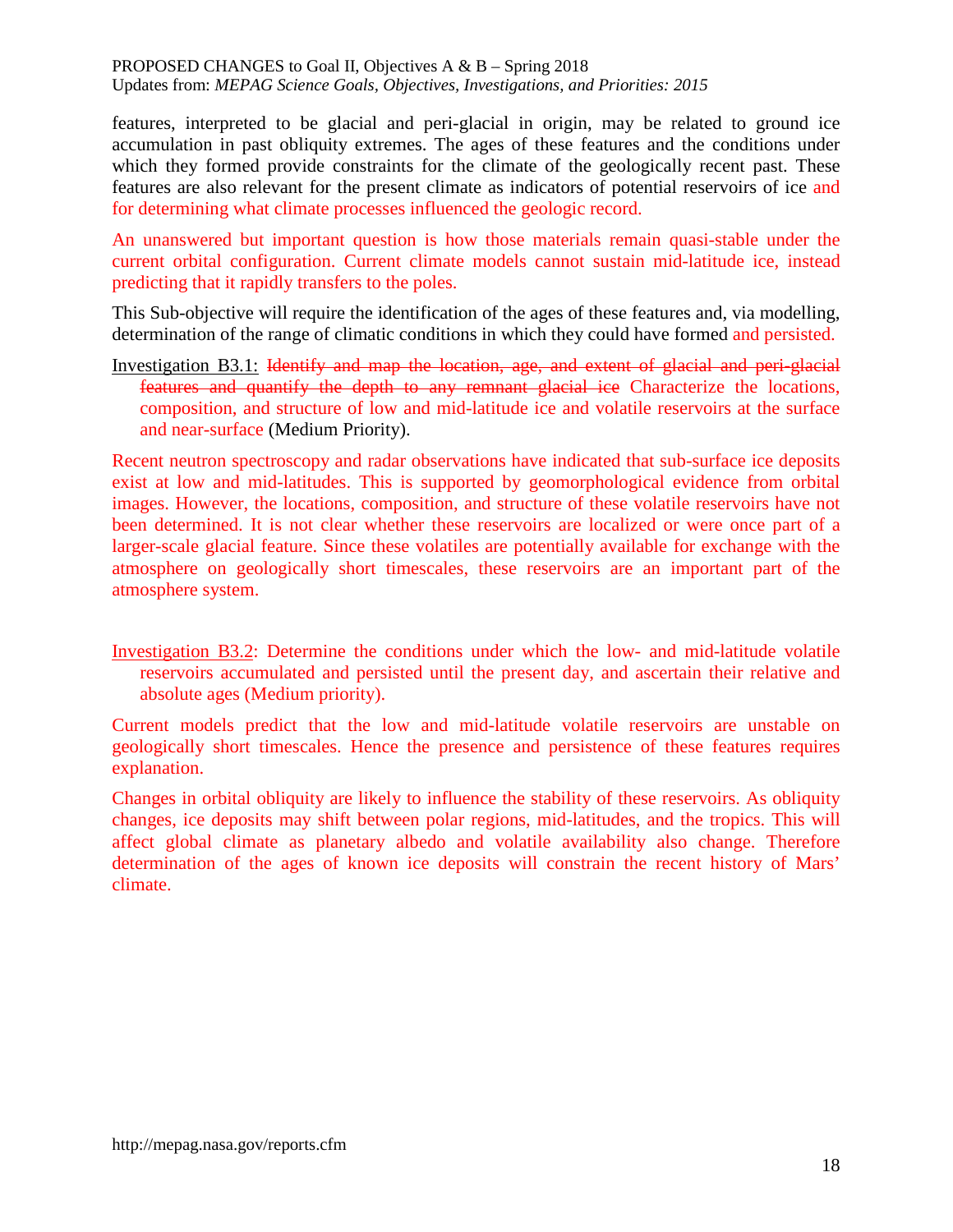# **GOAL III: UNDERSTAND THE ORIGIN AND EVOLUTION OF MARS AS A GEOLOGICAL SYSTEM**

| <b>Objectives</b>                               | Sub-objectives                                                |
|-------------------------------------------------|---------------------------------------------------------------|
| A. Document the geologic record                 | A1: Identify and characterize past and present geologic       |
| preserved in the crust and interpret            | environments and processes relevant to the crust.             |
| investigate the processes that have             | A2: Determine the absolute and relative ages of geologic      |
| created and modified that record.               | units and events through Martian history.                     |
|                                                 | A3: Identify and characterize processes that are actively     |
|                                                 | shaping the present-day surface of Mars.                      |
|                                                 | A4: Constrain the magnitude, nature, timing and origin        |
|                                                 | of past planet-wide climate change.                           |
| <b>B.</b> Determine the structure, composition, | B1: Identify and evaluate manifestations of crust-mantle      |
| and dynamics of the Martian interior and        | interactions.                                                 |
| how it has evolved.                             | <b>B2</b> : Quantitatively constrain the age and processes of |
|                                                 | accretion, differentiation and thermal evolution of Mars.     |
| C. Determine the manifestations of Mars'        | C1: Constrain the planetesimal density and type within        |
| evolution as recorded by its moons.             | the Mars neighborhood during Mars formation, as               |
|                                                 | implied by the origin of the Mars moons.                      |
|                                                 | C2: Determine the material and impactor flux within the       |
|                                                 | Mars neighborhood, throughout Mars' history, as               |
|                                                 | recorded on the Mars moons.                                   |

Insight into the composition, structure, and history of Mars is fundamental to understanding the Solar System as a whole, as well as providing insight into the history and processes of our own planet. There are compelling scientific motivations for the study of the surface and interior of the planet in its own right. Earth-like (or nearly Earth-like) environments— that is, environments similar to those on modern Earth — are rare in the history of the Solar System, and Mars represents a planet where such an environment once may have existed. Additionally, as we explore the outer solar system, environments dominated by volatile cycles have been found that may share more similarities in surface-atmosphere interactions and resultant surface changes with Mars than with the Earth, and thus studies of Mars geology may contribute towards new types of comparative planetology investigations focused on the ways in which Mars is distinctly not like the Earth. The geology of Mars sheds light on virtually every aspect of the study of conditions potentially conducive to the origin and persistence of life on that planet, and the study of the interior provides important clues about a wide range of topics, such as geothermal energy, the early environment, and sources of volatiles.

# **Prioritization**

Within Objectives A and B, individual Objectives, Sub-objectives and Investigations were examined through the lens of understanding Earth-like environments (which includes understanding how Mars is not Earth-like), and prioritized based on how and at what level each would increase accuracy, be unique or game-changing, or be most likely to yield results in the context of geoscience. As this document is meant to encompass planning over a timeline of a few decades, also taken into account was whether the work needed for major advances in an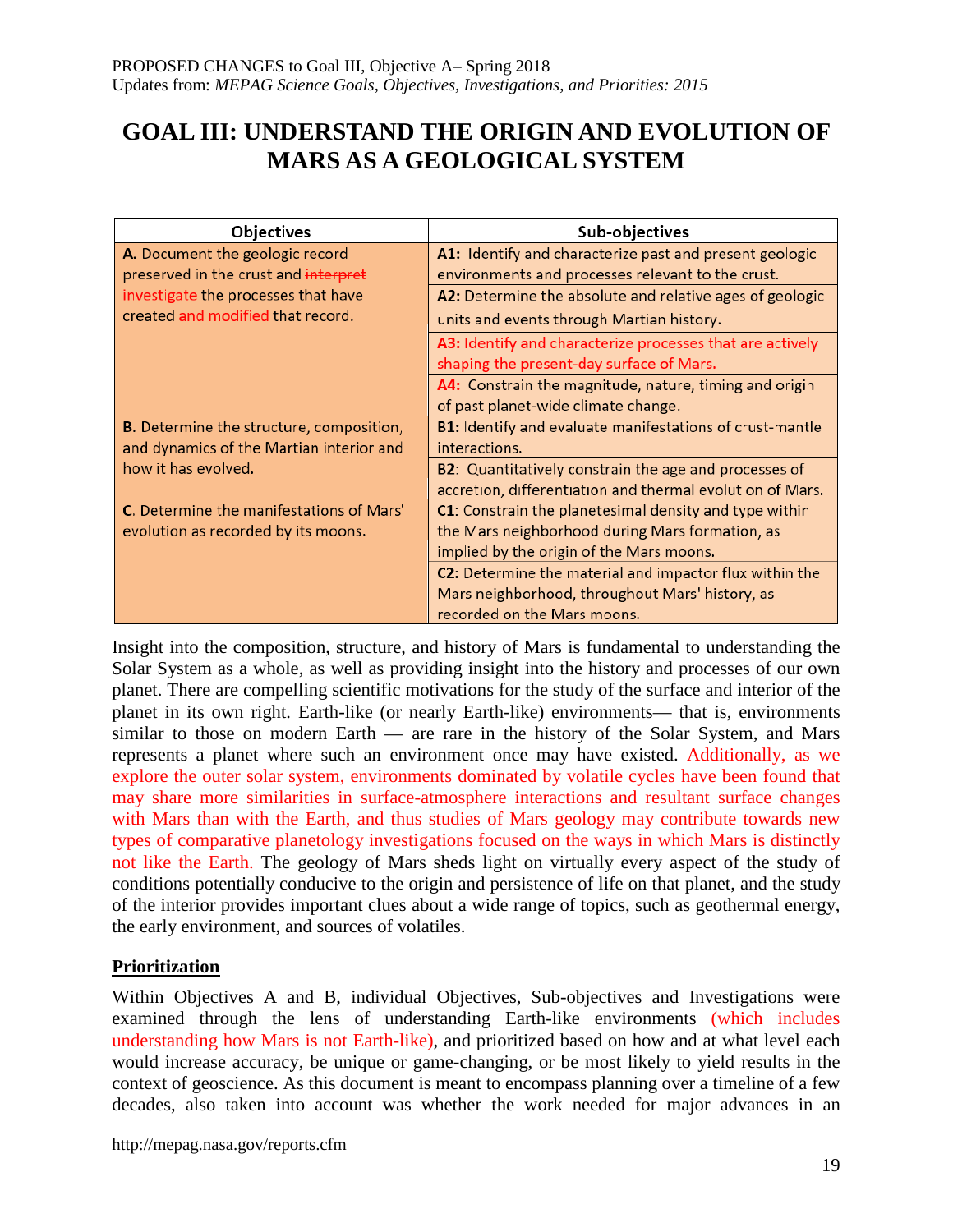Investigation would constitute a long-term investment (complex, requiring many missions to achieve) or could be achieved rapidly (e.g., substantial advances within the scope of one or two missions). In some cases, a high science-value Investigation may be prioritized lower than another Investigation because its accomplishment is less likely within the timeframe given the state of knowledge/technology. Where Investigations were considered equal with respect to other criteria, those supporting other Goals were given a higher priority within their Sub-objective than those that did not.

Objective C focuses on the Mars moons, Phobos and Deimos, and aims to identify science investigations of these components of the Mars system that would yield important insights about the formation and evolution of Mars. Prioritization within this Objective reflects the high value of information regarding Mars' formation environment that could be interpreted from knowing the origin of these moons, and the information most needed to answer that question (in light of existing information and understanding).

Within each hierarchy level (Objective, Sub-objective, Investigation), the list order corresponds to the prioritization: e.g., A is of higher priority than B, A1 is of higher priority than A2, and A1.1 is of higher priority than A1.2. However, prioritization is less obvious when moving between hierarchy levels; e.g., it is possible that a high priority Investigation within lower priority Objective B could be on par with or more important than a lower priority Investigation within the higher priority Objective A.

# **Objective A: Document the geologic record preserved in the crust and investigate the processes that have created and modified that record.**

The Martian crust contains the record of processes that shaped it, from initial differentiation and volcanism, to modification by impact, wind, ice, water, and other processes. Understanding that record provides clues to reconstructing past and present environments (as reflected, for example, in the alteration mineralogy); the total inventory and role of water,  $\frac{1}{100}$  CO<sub>2</sub>, and other volatiles in all their forms; regions likely to have been habitable; processes involved in surface-atmosphere interactions; and the planet's thermal history. To understand that record requires interpretation of both present-day changes and observed (sometimes evolving, sometimes relict) landforms and structures, within a context of assumed environmental conditions and processes. Many of the listed Investigations are interrelated and could be addressed by common data sets and/or methodologies. In many cases, the reasons for separating some subjects into different Investigations have to do with issues of scale (vertical and lateral) or geologic/geophysical process. For the purposes of Goal III, we use the traditional definition of "crust," as the outermost solid shell of Mars, compositionally distinct from deeper layers and including bedrock, regolith, and icy deposits.

# **Sub-objective A1: Identify and characterize past and present geologic environments and processes relevant to the crust.**

Investigation A1.1: Determine the role of water and other processes in the sediment cycle.

Mars is now recognized as a world with an abundance of sedimentary rocks. Moreover, liquid water was once stable there, and was part of the sedimentary process, making it an extremely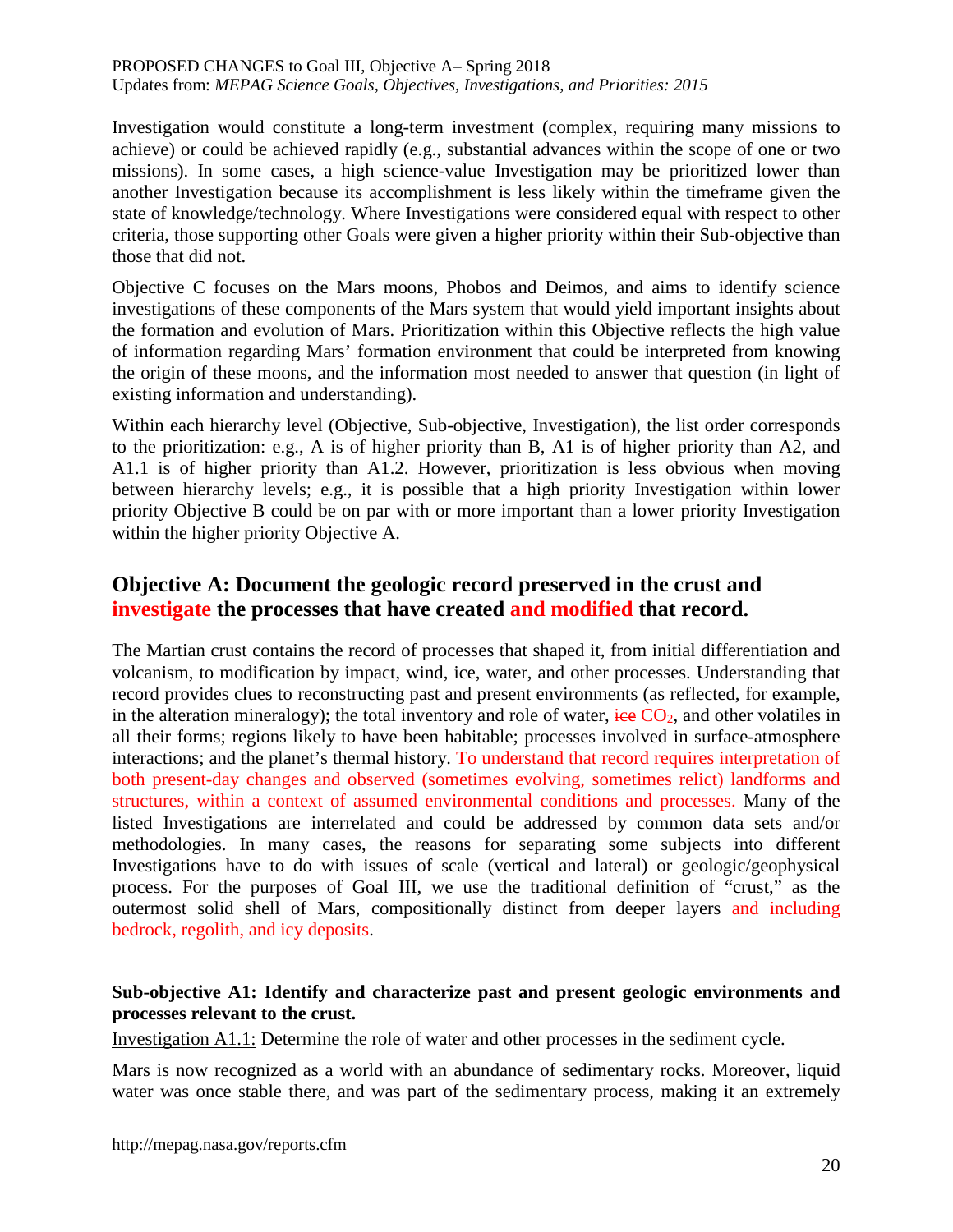rare geologic environment within the Solar System. Sediments and sedimentary rocks formed in and near fluvial, lacustrine, or other deposition regimes, record the history of aqueous processes, and are the most likely materials to preserve traces of prebiotic compounds and evidence of life. Aeolian sediments record a combination of globally averaged and locally derived, fine-grained sediments and weathering products that feed into the overall sediment budget. Thus, understanding these sedimentary processes would provide a powerful second datapoint, alongside Earth, in understanding the origin and evolution of Earthlike environments. This Investigation is meant to be inclusive of processes that are less well-understood, where the mechanism of modification is transient or unclear (e.g., Recurring Slope Lineae/RSL). This Investigation requires knowledge of the ages (see Sub-objective A2), sequences, and mineralogies of sedimentary rocks; as well as the rates, durations, environmental conditions, and mechanics of weathering, cementation, and transport. The resolution at which such measurements must be taken would be location- and process-specific, but recent advances have demonstrated the value of combining orbital remote sensing data at nested resolutions, and in situ observations at a range of judiciously-chosen scales from meters to microns, to produce detailed reconstructions of past aqueous sedimentary environments.

Investigation A1.2: Identify the geochemical and mineralogic constituents of crustal materials and the processes that have altered them.

Understanding Mars' geologic/environmental history requires quantitative measurement of mineralogy and chemistry. Identification of alteration processes and their rates requires characterization of both unaltered and altered rock. Hydrothermal environments in particular provide a potentially unique environmental niche in which life may presently exist, or in which life may have existed in the past. Hydrothermal systems also may play an important role in the chemical and isotopic evolution of the atmosphere. There have been considerable advances in the understanding of surface mineralogy based on remote sensing and limited in situ observations. Orbital remote sensing with high spatial and spectral resolution has demonstrated the ability to correlate mineralogy with specific geologic units and such measurements should continue so as to cover more of the Martian surface. Furthermore, orbital data are critically enhanced by in situ determination of mineralogy, which ensures that the interpretations based on orbital data are correct and facilitates identification of species that either have limited spatial extent or concentration, or which cannot be detected in remote observations.

Investigation A1.3: Characterize the textural and morphologic features of rocks and outcrops.

Observations of rocks and outcrops at resolutions of meters to centimeters can identify a range of important attributes such as sedimentary structures, stratigraphic relationships, and volcanic flow features. Lithological features involving grains and grain relationships 0.5-10 mm in scale (hand lens scale) provide key indicators of rock-forming and -altering environments, including evidence for past Earth-like environments (e.g., deciphering depositional mechanisms, habitability and characterization of the potential for biosignature preservation). At the microscopic scale (tens of microns or less), grain size and mineralogy can provide clues to the cooling history for igneous deposits or the temperature under which certain minerals formed during water-rock reactions. High-resolution imaging across a range of scales, ideally in color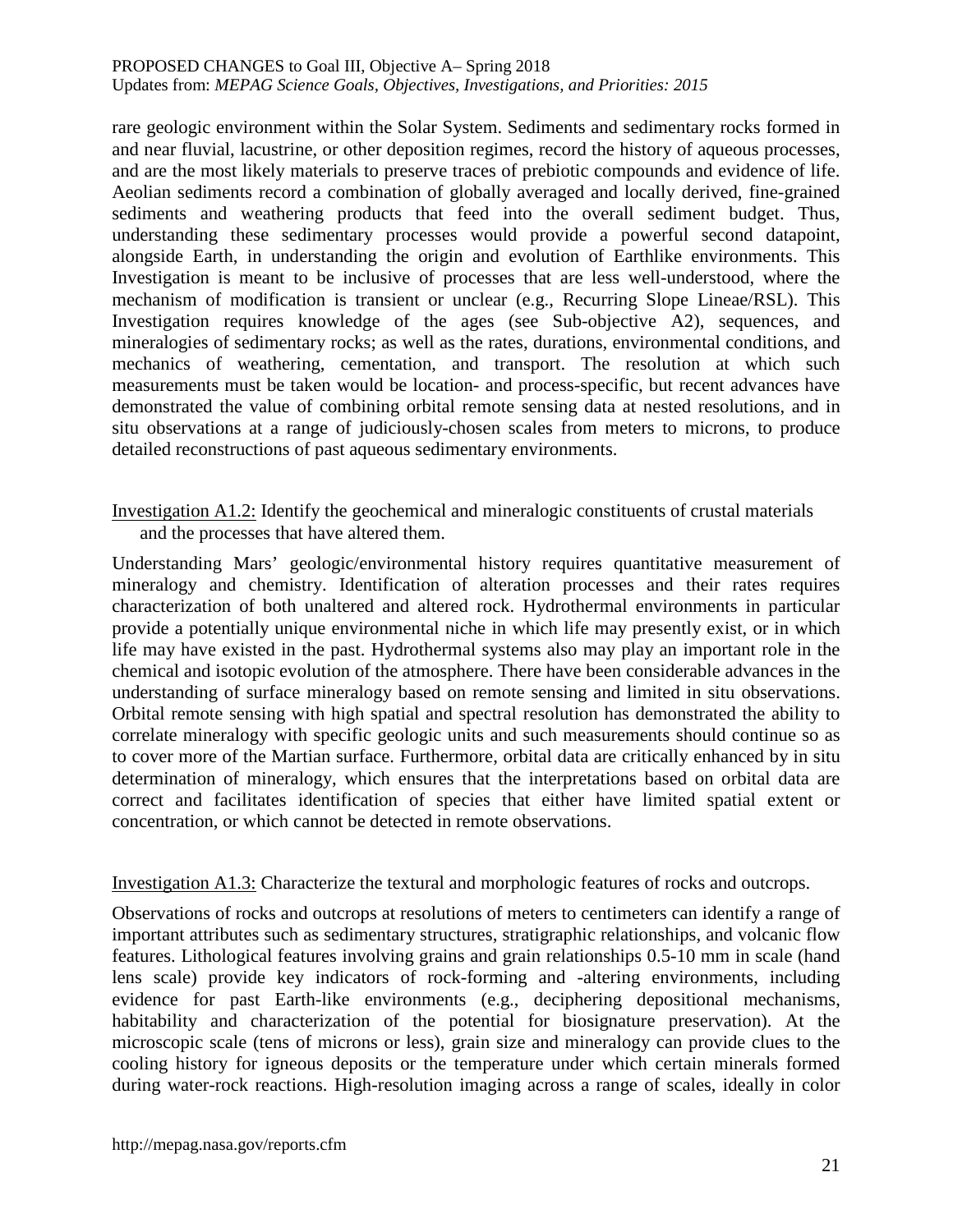and stereo, is required. Imaging in stereo or from multiple perspectives is particularly desirable to yield three-dimensional characteristics.

# Investigation A1.4: Identify ice-related processes and characterize when and how they have modified the Martian surface.

Although many planetary bodies have water ice, Water and carbon dioxide frosts and ices on Mars (and the geologic evidence they leaves behind) may be studied as an important indicator of changes in the Martian climate because they drive surface-modifying processes (such as frost heave, gully formation,  $CO<sub>2</sub>$  jets, loading on slopes). Additionally, ice (water and otherwise) has been, and continues to be, a surface-modifying process on Mars and a they serve as reservoirs for volatiles, so recognizing the extent of ice at the poles and other surface and near surface locations (e.g., permafrost, pore filling ice, and massive ice at mid-latitudes) is key to evaluating the volatile budget. Understanding the processes and environmental conditions under which ice deposits form is important for evaluating how that volatile distribution may have changed throughout Martian history. A range of techniques can be applied to this Investigation, for example, active sub-surface radar or seismic sounding, neutron and other spectroscopies, radar, and thermal and visible imaging. This Investigation has significant overlap with Investigations in Goal II, Objective B because of the geological and climatic nature of volatile deposits.

Investigation A1.5: Document the surface manifestations of igneous processes and their evolution through time.

The Martian crust was formed initially through igneous processes. Subsequent volcanic activity dominated the additions to the crust. The surface is overwhelmingly basaltic in composition, and has been shaped dramatically by volcanism. Understanding volcanic and other igneous processes through the record exposed at the surface is crucial for placing other observations in context. This Investigation spans the full range of igneous processes and includes the study of the mineralogy and petrology of igneous rocks. Understanding primary igneous lithologies also is a key to interpreting alteration processes that have produced secondary mineralogies. The study of igneous processes requires orbital and surface measurements of composition, morphology, and other aspects across a range of resolutions.

Investigation A1.6 Determine the processes that create dust and distribute it around the planet, identify its sources, and fully characterize its composition and properties.

Dust is a ubiquitous feature of the surface and atmosphere of Mars and an important window into the weathering and alteration history of the planet. However the genesis and fate of dust are poorly constrained, and questions remain about its composition. This investigation aims to understand the physical and chemical processes that make and alter dust. Also important is to identify the sites of dust creation and the mechanisms of transport and distribution across the planet. Critical open questions relate to the dust size distribution and if any process cements dust to form new geologic units. Additionally, knowing the average dust composition on the planet, may aid in measuring the ages of layers in the polar layered deposits.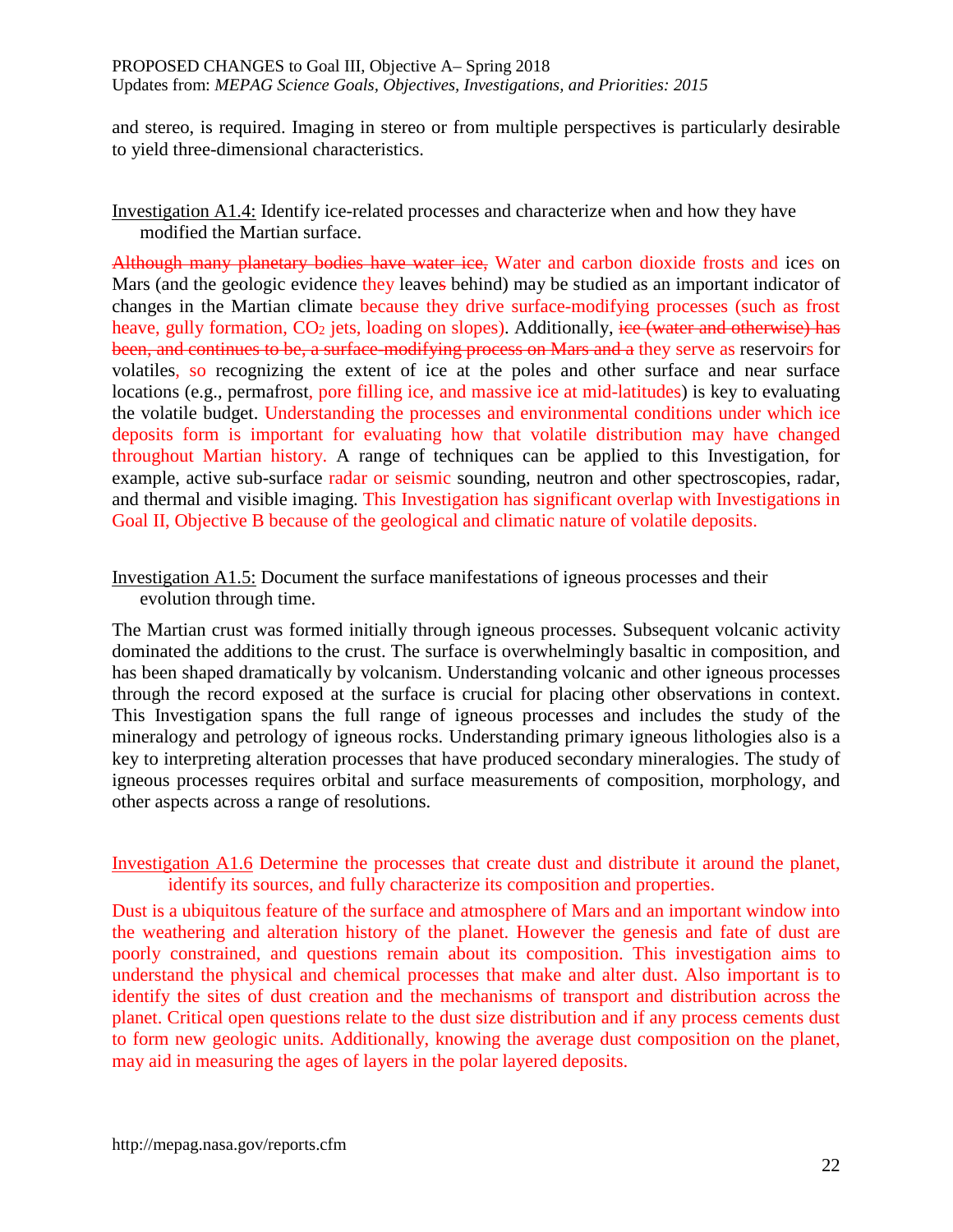Investigation A1.76: Evaluate the effect of large- and small-scale impacts on the nature and evolution of the Martian crust and establish their production rates.

Impacts are one of the global processes shaping the crust and surface of Mars. Ubiquitous throughout most of the Solar System, some impact structures on Mars have unique characteristics that reveal clues regarding the nature and composition of the surface and 3 dimensional crust. Additionally, a detailed understanding of effects of impact events (e.g., those producing quasi-circular depressions and basins) on Mars' crust, structure, topography and thermal history, is a prerequisite for any broad understanding of the history of the crust and lithosphere. Understanding impact effects would require geologic mapping using global topographic data combined with high-resolution images and remote sensing data.

## **Sub-objective A2: Determine the absolute and relative ages of geologic units and events through Martian history.**

Investigation A2.1: Quantitatively constrain the absolute ages of the surface and accessible crustal layers.

The evolution of the surface, as well as the evolution of an Earthlike environment, must be placed in an absolute timescale, which is presently lacking for Mars. Currently, the ages of various terrain units on Mars are constrained using crater size-frequency distribution models that are linked to a quasi-absolute timescale from the Moon. But there are major sources of uncertainty with this approach. Developing an accurate chronology requires determining the absolute ages of crystallization or impact metamorphism of individual units with known crater frequencies. This would allow calibration of Martian cratering rates and interpretations of absolute ages of geologic units. Additionally, such calibration could help to constrain the timing of various events throughout the Solar System. This Investigation could be approached with in situ and/or returned sample isotopic analysis.

Investigation A2.2: Assess the characteristics of Martian craters and document their distribution.

For decades, impact craters have been used as an indicator of relative age, to describe how a surface, and the environment of which it retains a record, has changed over time. Craters are a crucial tool in understanding the relative ages of geologic units. However, assessing the Martian cratering record in this light presents difficulties peculiar to Mars. An active erosional and depositional cycle has modifed craters throughout Martian history, and variations in composition and mechanical structure in surface and sub-surface layers affect the morphology of resulting craters, so that direct comparison with crater assessments from small, airless, rocky bodies can be problematic. This Investigation will require studies of both individual craters (to assess morphologic characteristics as they relate to crater degradation over time) and crater populations, using topographic data combined with high-resolution images and remote sensing data.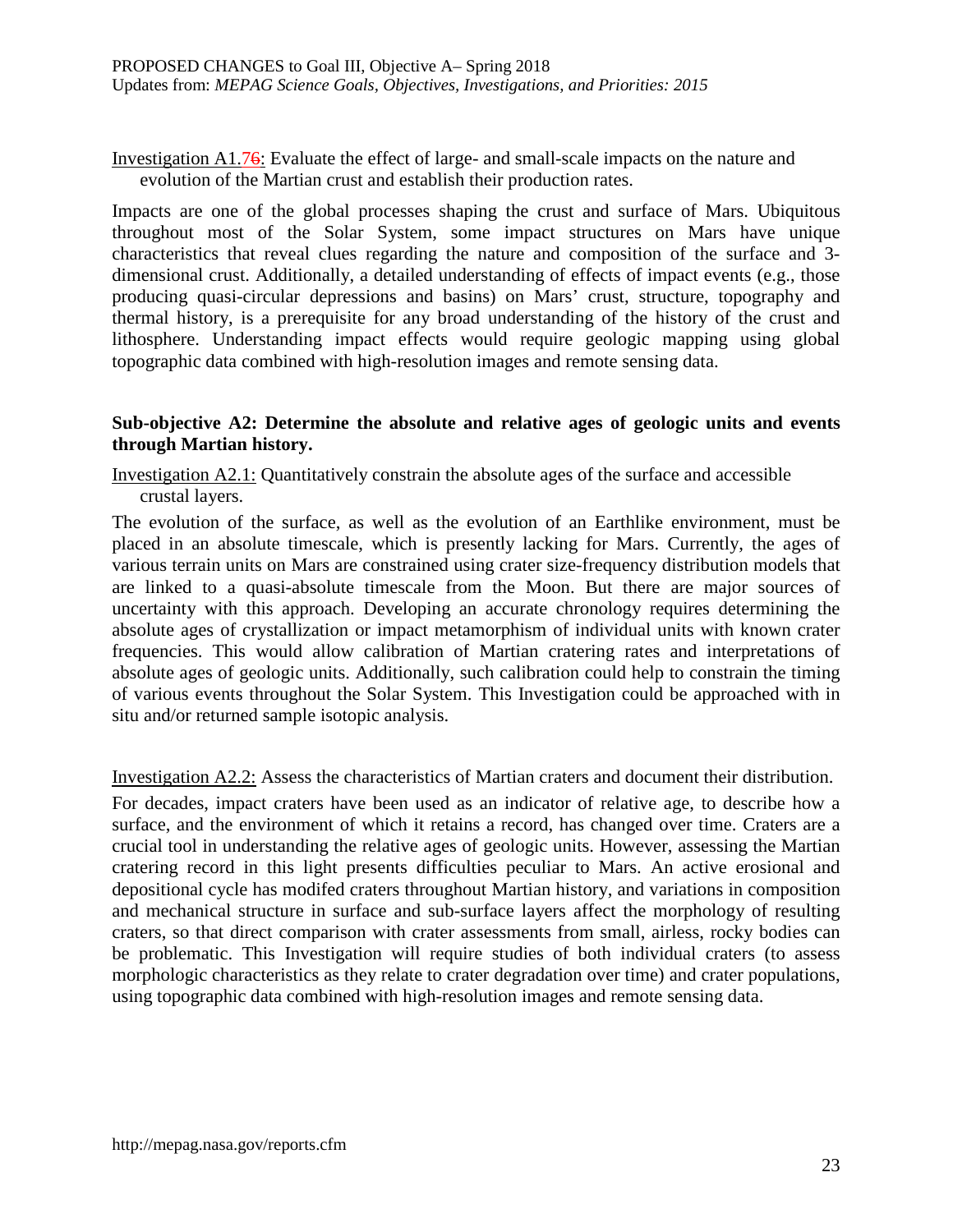Investigation A2.3: Identify and characterize the distribution, nature, and age relationships of rocks, faults, strata, and other geologic features via comprehensive and topical geologic mapping.

Comprehensive geologic mapping is an investigative process that organizes disparate datasets into geologic units with the goal of revealing the underlying geologic processes and placing those processes into a global, contextual framework. A geologic map is a visual representation of the distribution and sequence of rock types and other geologic information. It allows observations to be organized and represented in an intuitive format, unifies observations of heterogeneous surfaces made at different localities into a comprehensive whole, and provides a framework for science questions to be answered. This information can then be used to analyze relationships between these characteristics; this, in turn, can inform models of thermal and structural evolution. Special purpose or topical geologic maps (e.g., for landing site characterization) are produced in advance of more comprehensive mapping, typically when time critical information is required. Many areas of Mars are mapped at high resolution and are wellunderstood, whereas for others this is less true – the benefits of mapping are highly dependent on the global, regional or local issues being addressed. In general, however, the data required includes correlated high-resolution topographic, compositional and morphologic data and data products. These various datasets must be linked by common cartographic standards to enable accurate correlation.

## **Sub-objective A3: Identify and characterize processes that are actively shaping the presentday surface of Mars.**

Investigation A3.1: Identify present-day changes within the rocky or icy surfaces of Mars, and estimate past and present rates of change.

Over the past decade, many new examples of contemporary large- and small-scale changes have been identified within the coherent and granular rocky surfaces and polar ice surfaces of Mars – including, but not limited to:

- Mass-wasting (e.g., gullies on rocky and sandy slopes, linear gullies on sandy slopes, boulder tracks, avalanches at the PLD margins)
- Decadal-timescale or faster creation/evolution of erosional landforms (e.g., spiders)
- Migration and evolution of aeolian landforms (e.g., ripples and dunes),
- Changes within the polar cap surface features (e.g., Swiss-cheese terrain, PLD texture, and other polar cap pit features)
- New impact craters
- Rapid, localized changes in surface albedo that then fade over a season or multiple Mars years (e.g., RSL, slope streaks, and large-scale albedo changes in response to dust storms).

The many observed present-day surface changes have altered thinking about dominant Martian surface processes within at least the present Martian climate, and in some cases, observations have enabled a more robust test of hypothesized surface processes that have occurred in the past. Continued investigations are needed to identify additional types of present-day changes, measure their rates, and constrain the timing and environment associated with these changes. Additionally, measuring the rate of activity and the variations in these rates between seasons or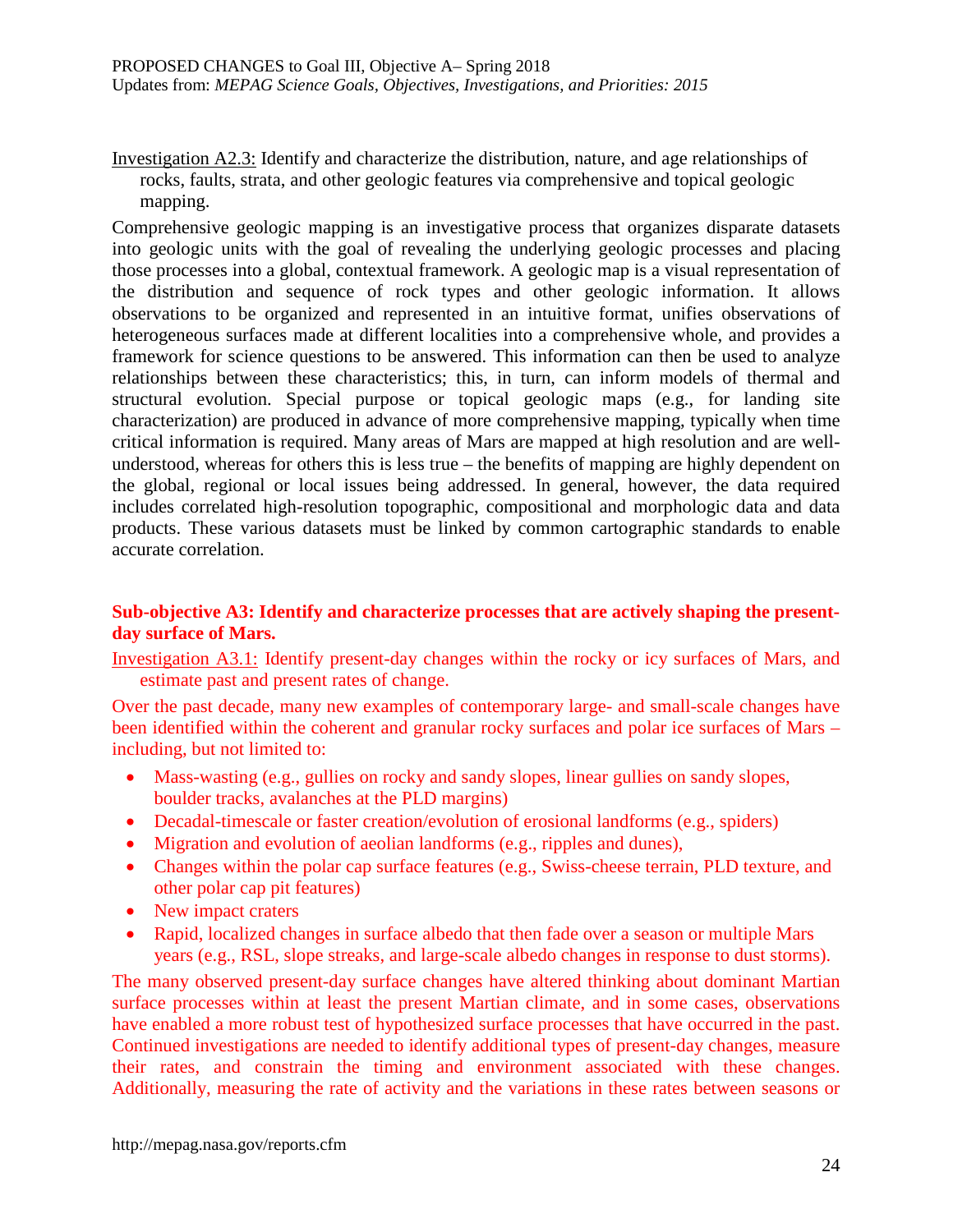Martian years is important for extrapolating the effect of these surface changes over longer timescales (see Investigations A3.3 and A4.2). This investigation generally relies upon having overlapping spatial coverage in images and a sufficient temporal baseline and coverage for identifying whether an observed change occurs only within a particular season or Mars year.

Investigation A3.2: Determine relevant surface and atmospheric environmental conditions and/or processes that cause observable surficial changes over diurnal, seasonal, and multi-annual timescales.

Within the present Martian climate, the main activities that are currently known to generate diurnal-to-seasonal-to-decadal observable landform changes on Mars are related to (1) impacts, (2) diurnal and seasonal frost  $(H_2O$  and  $CO_2$ ), (3) wind, and (4) thermal stresses. The specific ways in which these drivers leave records on the Martian surface is becoming better understood as we identify yet more types of changes, connect them to specific environmental conditions, and also better understand and appreciate ways in which the Martian environment is not Earth-like. Independent observations of the present climate and environment, from multiple instruments or investigations, can constrain the relevant conditions for surface changes. This investigation relies upon the information (and related datasets) obtained from Investigation A3.1, coupled with observations of the conditions where the activity is occurring, and possibly coupled with modeling and laboratory investigations of potential processes.

Investigation A3.3: Extend the evolving knowledge of active surface processes to other locations on the planet and backward in time.

Evidence of active surface processes on Mars is, in many cases, limited because of incomplete coverage of key datasets (e.g., high resolution images). Thus, it becomes necessary to extrapolate existing knowledge of active surface processes to places where comparable conditions may be present (now or in the recent past). This can be done by determining where else a given process may act or by locating similar features in regions where the environment is less-well known. In that way, the related new and relict features can be used as markers of specific present-day or recent environmental conditions across a larger portion of the planet than can be observed with current exploration techniques. Furthermore, extrapolating present rates of activity backward in time can yield constraints on the interpretation of older terrains (i.e., *the present is the key to the past)*. This investigation is about the broader application of evolving knowledge of active surfaces processes; Investigation A4.2 is related through its focus on interpreting the processes recorded within both geomorphic markers and the rock record. This investigation can encompass a wide range of spacecraft observations (including images) and generally will involve the integration of different analyses and overlapping datasets collected around the globe.

## **Sub-objective A43: Constrain the magnitude, nature, timing, and origin of past planet-wide climate change.**

Investigation A43.1: Identify paleoclimate indicators in the geologic record and estimate the climate timing and duration.

Evidence for climate change on Mars is based on a variety of observations including ancient valley networks, heavily eroded craters, the presence of various minerals in the stratigraphic record, banded sedimentary deposits, and changes in the polar caps. The study of these and other paleoclimate indicators offers the potential to recognize variations in Martian climate over time.